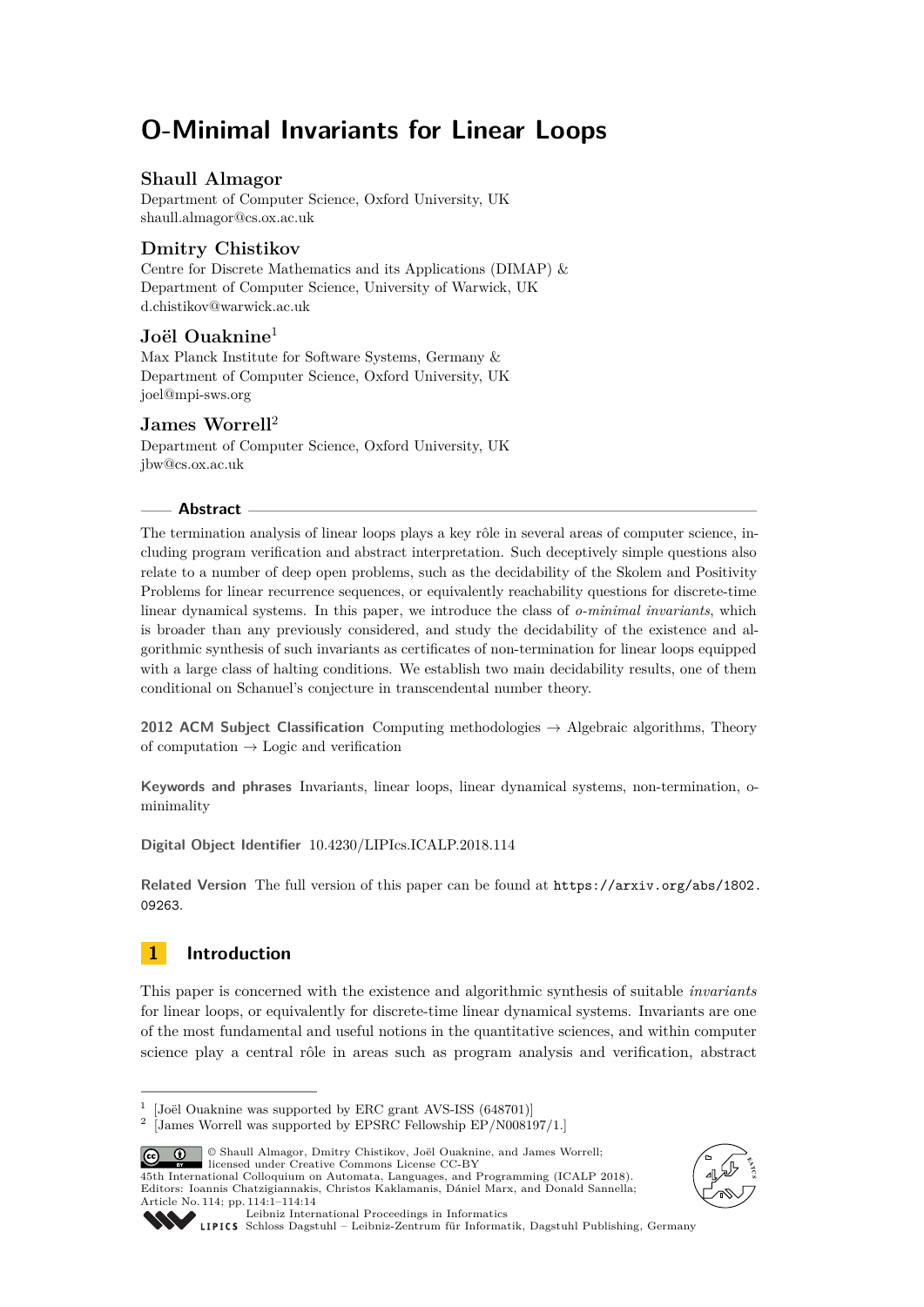#### **114:2 O-Minimal Invariants for Linear Loops**

interpretation, static analysis, and theorem proving. To this day, automated invariant synthesis remains a topic of active research; see, e.g., [\[17\]](#page-12-0), and particularly Sec. 8 therein.

In program analysis, invariants are often invaluable tools enabling one to establish various properties of interest. Our focus here is on simple linear loops, of the following form:

<span id="page-1-0"></span>
$$
P: x \leftarrow s; \text{ while } x \notin F \text{ do } x \leftarrow Ax,
$$
\n
$$
(1)
$$

where *x* is a *d*-dimensional column vector of variables, *s* is a *d*-dimensional vector of integer, rational, or real numbers,  $A \in \mathbb{Q}^{d \times d}$  is a square rational matrix of dimension *d*, and  $F \subseteq \mathbb{R}^d$ represents the halting condition.

Much research has been devoted to the termination analysis of such loops (and variants thereof); see, e.g., [\[3,](#page-12-1) [2,](#page-12-2) [25\]](#page-13-1). For  $S \subseteq \mathbb{R}^d$ , we say that *P terminates* on *S* if it terminates for all initial vectors  $s \in S$ . One of the earliest and most famous results in this line of work is due to Kannan and Lipton, who showed polynomial-time decidability of termination in the case where *S* and *F* are both singleton vectors with rational entries [\[15,](#page-12-3) [16\]](#page-12-4). This work was subsequently extended to instances in which  $F$  is a low-dimensional vector space  $[6, 8]$  $[6, 8]$  $[6, 8]$  or a low-dimensional polyhedron [\[7\]](#page-12-7). Still starting from a fixed initial vector, the case in which the halting set *F* is a hyperplane is equivalent to the famous Skolem Problem for linear recurrence sequences, whose decidability has been open for many decades [\[29,](#page-13-2) §3.9], although once again positive results are known in low dimensions [\[20,](#page-13-3) [32\]](#page-13-4). The case in which *F* is a half-space corresponds to the Positivity Problem for linear recurrence sequences, likewise famously open in general but for which some partial results also exist [\[23,](#page-13-5) [22\]](#page-13-6).

Cases in which the starting set *S* is infinite have also been extensively studied, usually in conjunction with a halting set *F* consisting of a half-space. For example, decidability of termination for  $S = \mathbb{R}^d$  and  $S = \mathbb{Q}^d$  are known [\[31,](#page-13-7) [4\]](#page-12-8); see also [\[21\]](#page-13-8). In the vast majority of cases, however, termination is a hard problem (and often undecidable [\[34\]](#page-13-9)), which has led researchers to turn to semi-algorithms and heuristics. One of the most popular and successful approaches to establishing termination is the use of ranking functions, on which there is a substantial body of work; see, e.g., [\[2\]](#page-12-2), which includes a broad survey on the subject.

Observe, for a loop  $P$  such as that given in  $(1)$ , that failure to terminate on a set *S* corresponds to the existence of some vector  $s \in S$  from which *P* loops forever. It is important to note, however, that the absence of a suitable ranking function does not necessarily entail non-termination, owing to the non-completeness of the method. Yet surprisingly, as pointed out in [\[14\]](#page-12-9), there has been significantly less research in methods seeking to establish *non-termination* than in methods aimed at proving termination. Most existing efforts for the former have focused on the synthesis of appropriate invariants; see, e.g., [\[11,](#page-12-10) [9,](#page-12-11) [28,](#page-13-10) [26,](#page-13-11) [10,](#page-12-12) [27,](#page-13-12) [13\]](#page-12-13).

In order to make this notion more precise, let us associate with our loop *P* a *discrete-time linear dynamical system*  $(A, s)$ . The *orbit* of this dynamical system is the set  $\mathcal{O} = \{A^n s \mid n \geq 0\}$ 0}. It is clear that  $P$  fails to terminate from  $s$  iff  $\mathcal O$  is disjoint from  $F$ . A possible method to establish the latter is therefore to exhibit a set  $\mathcal{I} \subseteq \mathbb{R}^d$  such that:

- **1.** *I* contains the initial vector *s*, i.e.,  $s \in \mathcal{I}$ ;
- **2.** *I* is invariant under *A*, i.e.,  $A\mathcal{I} \subseteq \mathcal{I}$ ; and
- **3.** *I* is disjoint from *F*, i.e.,  $\mathcal{I} \cap F = \emptyset$ .

Indeed, the first two conditions ensure that  $\mathcal I$  contains the entire orbit  $\mathcal O$ , from which the desired claim follows thanks to the third condition.

In instances of non-termination, one notes that the orbit  $\mathcal O$  itself is always an invariant meeting the above conditions. However, since in general one does not know how to algorithmically check Condition (3), such an invariant is of little use. One therefore usually first fixes a suitable class of candidate sets for which the above conditions can be mechanically verified,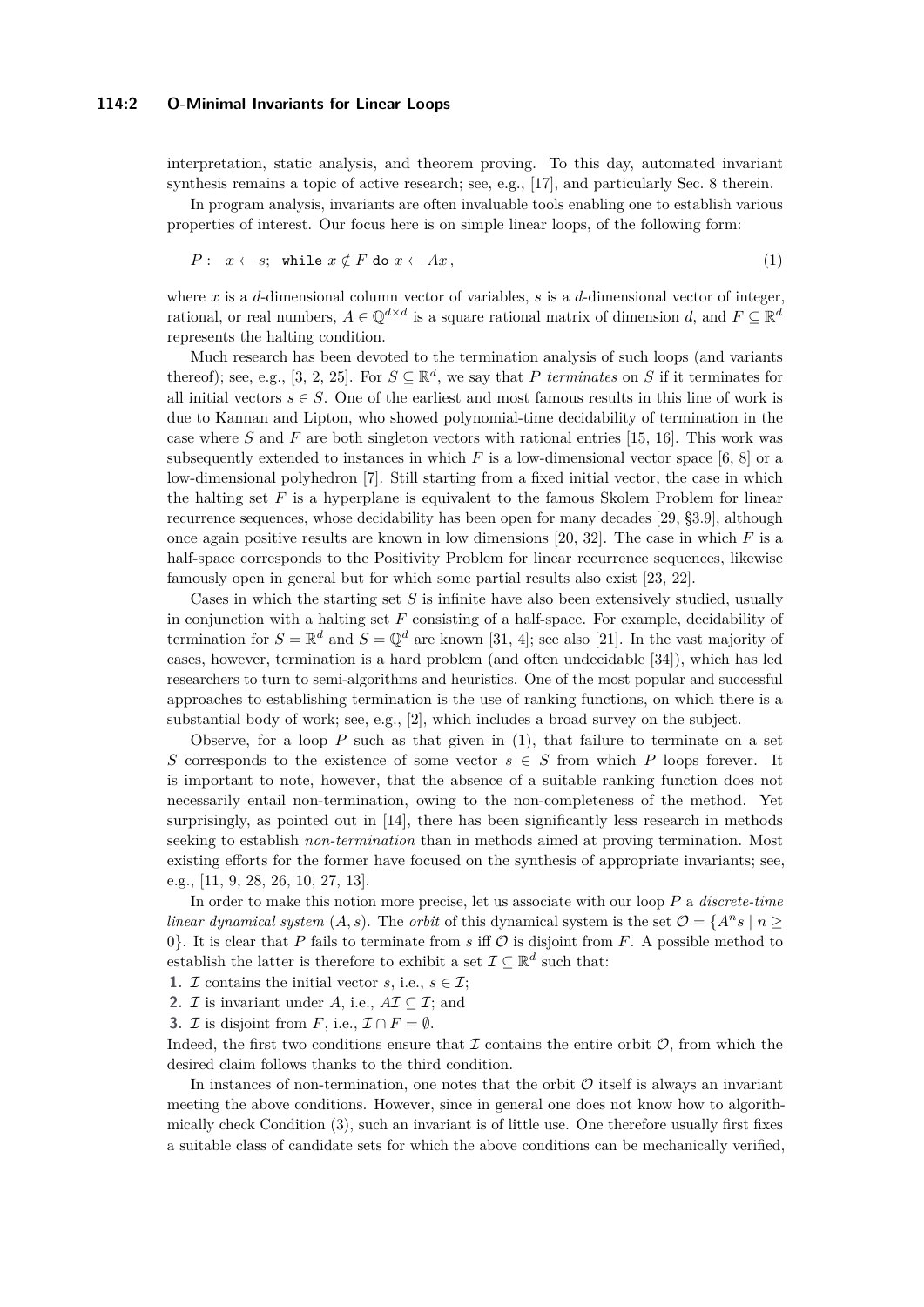<span id="page-2-0"></span>

and within that class, one seeks to determine if an invariant can be found. Examples of such classes include polyhedra [\[11\]](#page-12-10), algebraic sets [\[27\]](#page-13-12), and semi-algebraic sets [\[13\]](#page-12-13).

**Main contributions.** We focus on loops of the form given in [\(1\)](#page-1-0) above. We introduce the class of *o-minimal invariants*, which, to the best of our knowledge, is significantly broader than any of the classes previously considered. We also consider two large classes of halting sets, namely semi-algebraic sets, as well as sets definable in the first-order theory of the reals with exponentiation, denoted  $\mathfrak{R}_{\text{exp}}$ . Given  $s \in \mathbb{Q}^d$ ,  $A \in \mathbb{Q}^{d \times d}$ , and  $F \subseteq \mathbb{R}^d$ , our main results are the following: if *F* is a semi-algebraic set, it is decidable whether there exists an o-minimal invariant  $\mathcal I$  containing  $s$  and disjoint from  $F$ , and moreover in positive instances such an invariant can be defined explicitly in  $\mathfrak{R}_{\text{exp}}$ ; for the more general case in which *F* is  $\mathfrak{R}_{\rm exp}$ -definable, the same holds assuming Schanuel's conjecture.

We illustrate below some of the key ideas from our approach. Consider a linear dynamical system  $(A, s)$  with  $A \in \mathbb{Q}^{3 \times 3}$  whose orbit  $\mathcal O$  is depicted in Figure [1.](#page-2-0) In our example,  $\mathcal O$ spirals outward at some rate  $\rho_1$  in the *x*, *y*-plane, and increases along the *z*-axis at some rate  $\rho_2$ . Intuitively,  $\rho_1$  and  $\rho_2$  are the moduli of the eigenvalues of *A*.

We now consider a 'normalised' version of *A*, with both moduli set to 1. We then connect every point on the normalised orbit with a *trajectory ray* to its corresponding point on  $\mathcal{O}$ , while respecting the rates  $\rho_1$  and  $\rho_2$  (see Figure [2\)](#page-2-0). One can observe that the normalised orbit is dense in the unit circle. We prove that *any* o-minimal invariant for (*A, s*) must in fact eventually contain every trajectory ray for every point on the unit circle; we depict the union of these rays, referred to as the *trajectory cone*, in Figure [3.](#page-2-0) Finally, we show that any o-minimal invariant must in fact contain some truncation of the trajectory cone from below, starting from some height. That is, there is a uniform bound from which all the rays must belong to the invariant. Moreover, we can now synthesise an  $\mathfrak{R}_{\text{exp}}$ -definable o-minimal invariant by simply adjoining a finite number of orbit points to the truncated trajectory cone, as depicted in Figure [4.](#page-2-0)

It is worth emphasising that, whilst in general there cannot exist a smallest o-minimal invariant, the family of truncated cones that we define plays the rôle of a 'minimal class', in the sense that *any* o-minimal invariant must necessarily contain some truncated cone. We make all of these notions precise in the main body of the paper.

The work that is closest to ours in the literature is [\[13\]](#page-12-13), which considers the same kind of loops as we do here, but restricted to the case in which the halting set *F* is always a rational singleton. The authors then exhibit a procedure for deciding the existence of semi-algebraic invariants. The present paper has a considerably broader scope, in that we deal with much wider classes both of invariants and halting sets. From a technical standpoint, the present paper correspondingly makes heavy use of model-theoretic and number-theoretic tools that are entirely absent from [\[13\]](#page-12-13). It is interesting to note, however, that the question of the existence of semi-algebraic (rather than o-minimal) invariants in the present setting appears to be a challenging open problem.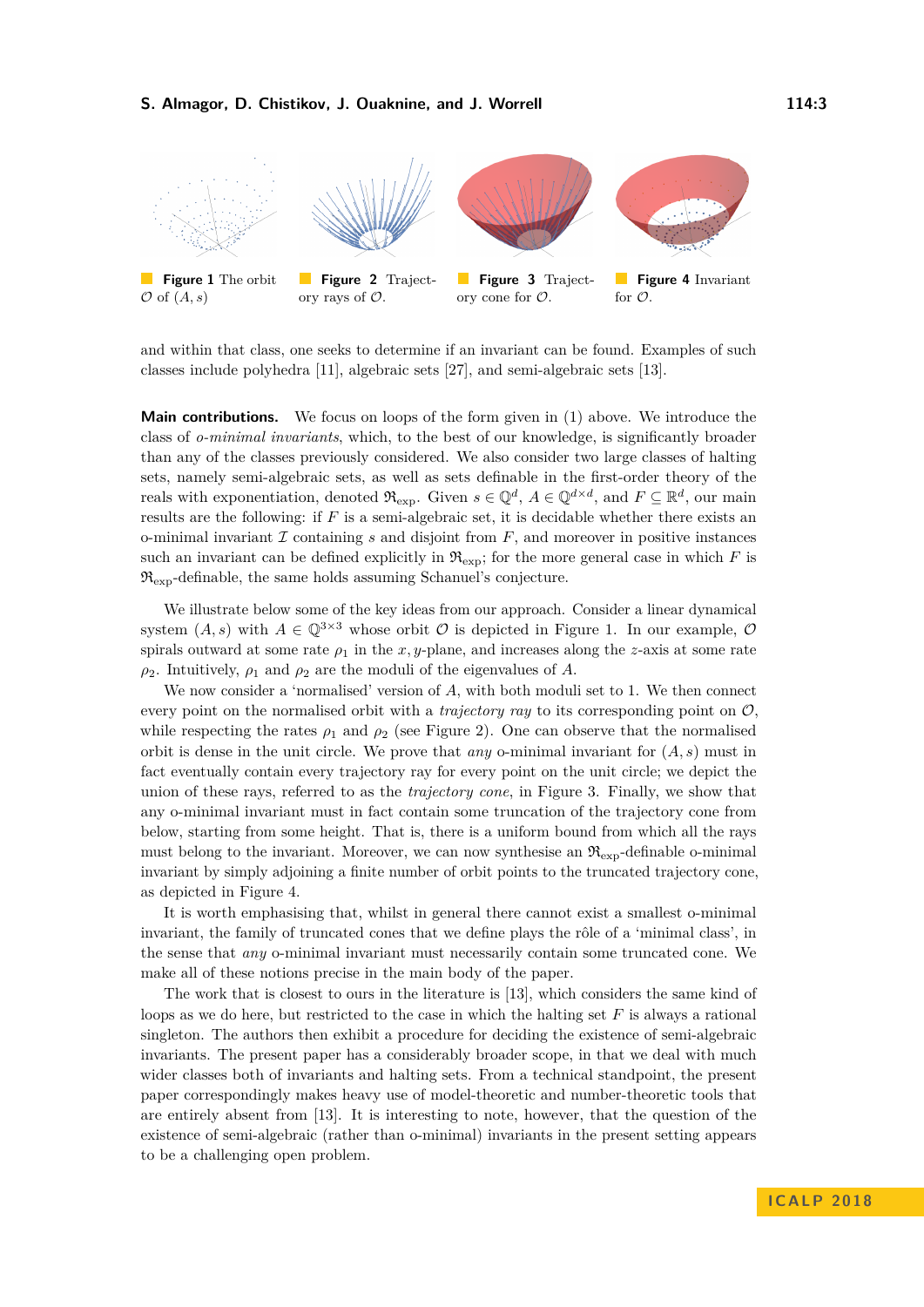#### **114:4 O-Minimal Invariants for Linear Loops**

# **2 Preliminaries**

The *first-order theory of the reals*, denoted  $\mathfrak{R}_0$ , is the collection of true sentences in the first-order logic of the structure  $\langle \mathbb{R}, 0, 1, +, \cdot, \langle \cdot \rangle$ . Sentences in  $\mathfrak{R}_0$  are quantified Boolean combinations of atomic propositions of the form  $P(x_1, \ldots, x_n) > 0$  where P is a polynomial with integer coefficients, and  $x_1, \ldots, x_n$  are variables. Tarski famously showed that this theory admits quantifier elimination [\[30\]](#page-13-13) and is therefore decidable. In addition to  $\mathfrak{R}_0$ , we also consider the *first-order theory of the reals with exponentiation*, denoted  $\mathfrak{R}_{\text{exp}}$ , which augments  $\Re_0$  with the exponentiation function  $x \mapsto e^x$ .

A set  $S \subseteq \mathbb{R}^d$  is *definable* in a theory R if there exists a formula  $\varphi(x_1, \ldots, x_d)$  in R with free variables  $x_1, \ldots, x_d$  such that  $S = \{(c_1, \ldots, c_d) \in \mathbb{R}^d \mid \varphi(c_1, \ldots, c_d) \text{ is true}\}.$  A function  $f: B \to \mathbb{R}^m$  with  $B \subseteq \mathbb{R}^n$  is *definable* in  $\Re$  if its graph  $\Gamma(f) = \{(x, f(x)) \mid x \in B\} \subseteq \mathbb{R}^{n+m}$ is an  $\mathfrak{R}_0$ -definable set. For  $\mathfrak{R} = \mathfrak{R}_0$ , the first-order theory of the reals,  $\mathfrak{R}_0$ -definable sets (resp. functions) are known as *semi-algebraic* sets (resp. functions).

I Remark. Our usage of the terms "definable" and "semi-algebraic" corresponds to "definable without parameters" and "semi-algebraic without parameters" in model theory.

A theory  $\Re$  is said to be *o-minimal* if every  $\Re$ -definable subset of the reals  $S \subseteq \mathbb{R}$  is a finite union of points and (possibly unbounded) intervals.

**► Definition 1.** A set  $S \subseteq \mathbb{R}^d$  is *o-minimal* if it is definable in some o-minimal theory that extends  $\mathfrak{R}_{\text{exp}}$ .

Tarski's result on quantifier elimination [\[30\]](#page-13-13) also implies that  $\mathfrak{R}_0$  is o-minimal. The o-minimality of  $\mathfrak{R}_{\text{exp}}$ , on the other hand, is due to Wilkie [\[33\]](#page-13-14). O-minimal theories enjoy many useful properties, some of which we list below, referring the reader to [\[12\]](#page-12-14) for precise definitions and proofs. In what follows,  $\Re$  is a fixed o-minimal theory.

- **1.** For an  $\mathfrak{R}$ -definable set  $S \subseteq \mathbb{R}^d$ , its topological closure  $\overline{S}$  is also  $\mathfrak{R}$ -definable.
- **2.** For an  $\Re$ -definable function  $f: S \to \mathbb{R}$ , the number inf  $\{f(x) | x \in S\}$  is  $\Re$ -definable (as a singleton set).
- **3.** O-minimal theories admit *cell decomposition*: every  $\Re$ -definable set  $S \subseteq \mathbb{R}^d$  can be written as a finite union of connected components called *cells*. Moreover, each cell is  $\mathfrak{R}\text{-}$ definable and homeomorphic to  $(0,1)^m$  for some  $m \in \{0,1,\ldots,d\}$ . The *dimension* of *S* is defined as the maximal such *m* occurring in the cell decomposition of *S*.
- <span id="page-3-0"></span>**4.** For an  $\mathfrak{R}$ -definable function  $f: S \to \mathbb{R}^m$ , the dimension of its graph  $\Gamma(f)$  is the same as the dimension of *S*.

As mentioned above,  $\mathfrak{R}_0$  is decidable thanks to its effective quantifier elimination procedure. Equivalently, given a semi-algberaic set, we can effectively compute its cell decomposition. Unfortunately, few more expressive theories are known to be decidable. The theory  $\Re_{\exp}$ is decidable provided that Schanuel's conjecture, an assertion in transcendental number theory, holds [\[18\]](#page-13-15). Our decidability result in Theorem [12](#page-10-0) is subject to Schanuel's conjecture; somewhat surprisingly, however, we exhibit in Theorem [13](#page-10-1) an unconditional decidability result.

**F** Remark. While all our  $\Re$ -definable sets live in  $\mathbb{R}^d$ , it is often convenient or necessary to consider sets in  $\mathbb{C}^d$ . To this end, by identifying  $\mathbb C$  with  $\mathbb R^2$ , we define a set  $S \subseteq \mathbb C^d$  to be  $\mathfrak{R}\text{-} \text{definable if the set } \{(x, y) \in \mathbb{R}^d \times \mathbb{R}^d \mid x + iy \in S\} \text{ in } \mathbb{R}^{2d} \text{ is } \mathfrak{R}\text{-} \text{definable.}$ 

A *discrete-time linear dynamical system* (LDS) consists of a pair  $(A, s)$ , where  $A \in \mathbb{Q}^{d \times d}$ and  $s \in \mathbb{Q}^d$ . Its *orbit*  $\mathcal{O}$  is the set  $\{A^n s \mid n \in \mathbb{N}\}$ . An *invariant* for  $(A, s)$  is a set  $\mathcal{I} \subseteq \mathbb{R}^d$ that contains *s* and is stable under applications of *A*, i.e.,  $A\mathcal{I} \subseteq \mathcal{I}$ . Given a set  $F \subseteq \mathbb{R}^d$ , we say that the invariant  $\mathcal I$  *avoids*  $F$  if the two sets are disjoint.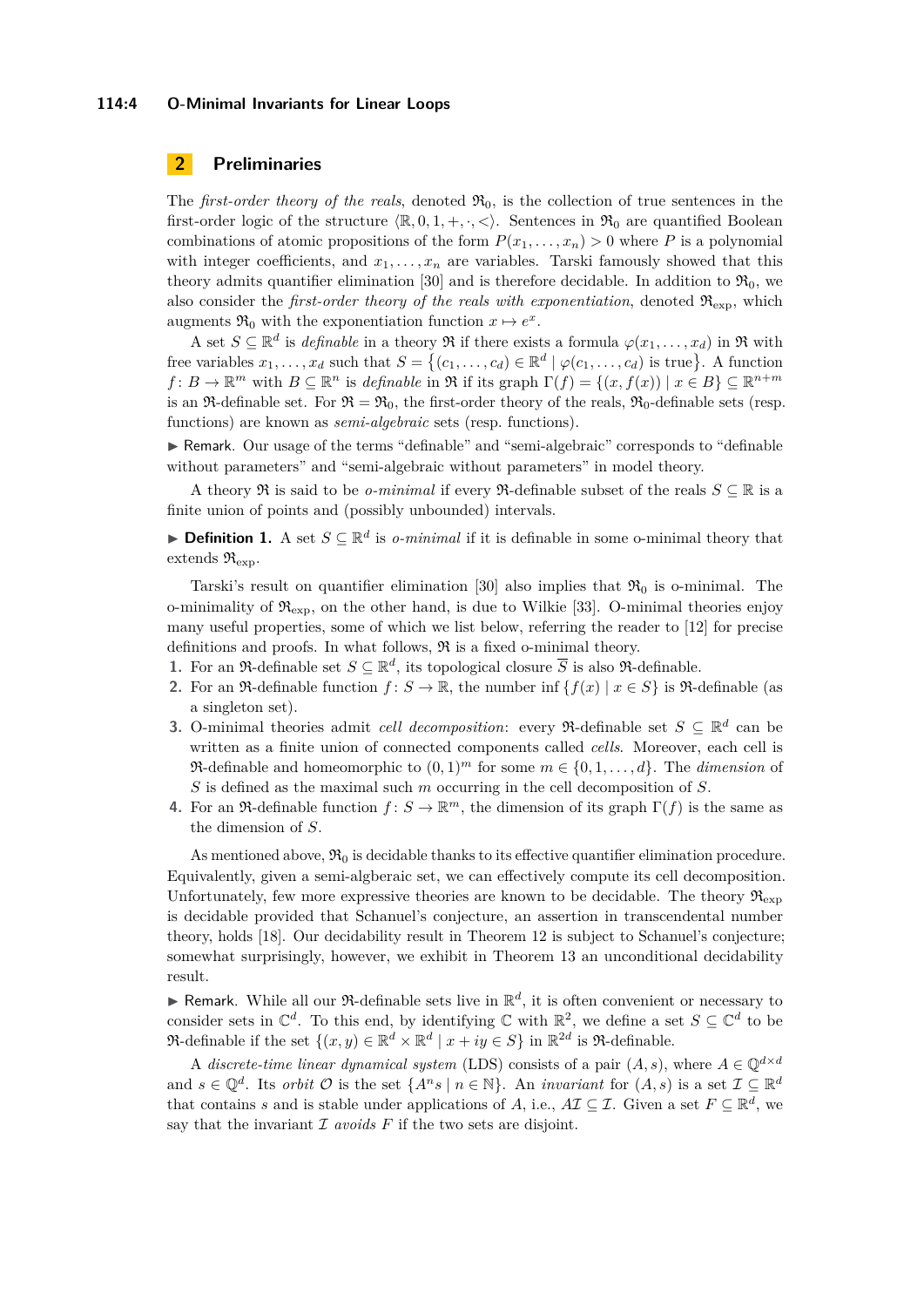### <span id="page-4-0"></span>**3 From the Orbit to Trajectory Cones and Rays**

Let  $(A, s)$  be an LDS with  $A \in \mathbb{Q}^{d \times d}$  and  $s \in \mathbb{Q}^d$ . We consider the orbit  $\mathcal{O} = \{A^n s \mid n \in \mathbb{N}\}.$ Write *A* in Jordan form as  $A = PJP^{-1}$  where *P* is an invertible matrix, and *J* is a block diagonal matrix of the form  $J = diag(B_1, \ldots, B_k)$ , where for every  $1 \leq i \leq k$ ,  $B_i \in \mathbb{C}^{d_i \times d_i}$  is a Jordan block corresponding to an eigenvalue  $\rho_i \lambda_i$ :

$$
B_i = \begin{pmatrix} \rho_i \lambda_i & 1 & & \\ & \ddots & \ddots & \\ & & \ddots & \\ & & & \rho_i \lambda_i \end{pmatrix}.
$$

Here  $\rho_1, \ldots, \rho_k \in \mathbb{R}_{\geq 0}$ , the numbers  $\lambda_1, \ldots, \lambda_k$  are algebraic and have modulus 1, and  $\sum_{i=1}^{k} d_i = d$ . To reflect the block structure of *J*, we often range over  $\{1, \ldots, d\}$  via a pair  $(i, j)$ , with  $1 \leq i \leq k$  and  $1 \leq j \leq d_i$ , which denotes the index corresponding to row *j* in block *i*; we refer to this notation as *block-row indexing*.

► Remark. Henceforth, we assume that for all  $1 \leq i \leq k$  we have that  $\rho_i > 0$  (i.e., that the matrices *A* and *J* are invertible). Indeed, if  $\rho_i = 0$ , then  $B_i$  is a nilpotent block and therefore, for the purpose of invariant synthesis, we can ignore finitely many points of the orbit under *A* until  $B_i^n$  is the 0 block. We can then restrict our attention to the image of  $A^n$ , by identifying it with  $\mathbb{R}^{d-d_i}$ .

Observe that now, for every set  $F \subseteq \mathbb{R}^d$ , we have that  $A^n s \in F$  iff  $J^n s' \in P^{-1}F$  where  $s' = P^{-1}s$ .

For every  $n > d$ ,  $J^n = \text{diag}(B_1^n, \ldots, B_k^n)$  with

$$
B_i^n = \begin{pmatrix} (\rho_i \lambda_i)^n & \frac{n}{\rho_i \lambda_i} (\rho_i \lambda_i)^n & \cdots & \frac{(a_i^n - 1)}{(\rho_i \lambda_i)^{d_i - 1}} (\rho_i \lambda_i)^n \\ \vdots & \vdots & \vdots \\ (\rho_i \lambda_i)^n & \cdots & (\rho_i \lambda_i)^n \end{pmatrix}.
$$

Every coordinate of  $J^n s'$  is of the form  $(\rho_i \lambda_i)^n Q_{i,j}(n) = \rho_i^n \lambda_i^n Q_{i,j}(n)$  for some  $1 \leq i \leq k$ and  $1 \leq j \leq d_i$ , where  $Q_{i,j}$  is a polynomial (possibly with complex coefficients) that depends on  $J$  and  $s'$ .

Let  $R = \text{diag}(\rho_1, \ldots, \rho_k)$  and  $L = \text{diag}(\lambda_1, \ldots, \lambda_k)$ . We define  $\mathbb T$  to be the subgroup of the torus in  $\mathbb{C}^k$  generated by the multiplicative relations of the normalised eigenvalues  $\lambda_1, \ldots, \lambda_k$ . That is, consider the subgroup  $G = \{v = (v_1, \ldots, v_k) \in \mathbb{Z}^k \mid \lambda_1^{v_1} \cdots \lambda_k^{v_k} = 1\}$  of  $\mathbb{Z}^k$ , and let

$$
\mathbb{T} = \left\{ (\alpha_1, \ldots, \alpha_k) \in \mathbb{C}^k \mid |\alpha_i| = 1 \text{ for all } i, \text{ and for every } v \in G, \ \alpha_1^{v_1} \cdots \alpha_k^{v_k} = 1 \right\}.
$$

A result by Masser [\[19\]](#page-13-16) allows to compute in polynomial time a basis for *G*, and hence a representation of T. Using Kronecker's theorem on inhomogeneous simultaneous Diophantine approximation [\[5\]](#page-12-15) it is shown in [\[24\]](#page-13-17) that  $\{L^n | n \in \mathbb{N}\}\$ is a dense subset of  $\{\text{diag}(\alpha_1,\ldots,\alpha_k) \mid (\alpha_1,\ldots,\alpha_k) \in \mathbb{T}\}.$ 

Thus, for every  $n \in \mathbb{N}$ , we have

$$
J^{n}s' \in \left\{ (\rho_{1}^{n}p_{1}Q_{1,1}(n), \ldots, \rho_{k}^{n}p_{k}Q_{k,d_{k}}(n))^{T} \mid (p_{1}, \ldots, p_{k}) \in \mathbb{T} \right\}.
$$

We now define a continuous over-approximation of the expressions  $\rho_i^n$ . To this end, if there exists some modulus  $\rho_i$  larger than 1 (in which case, without loss of generality, assume that  $\rho_k > 1$ , then for every  $1 \leq i \leq k$  let  $b_i = \log_{\rho_k} \rho_i$ , and observe that  $\rho_i^n = (\rho_k^n)^{b_i}$ . We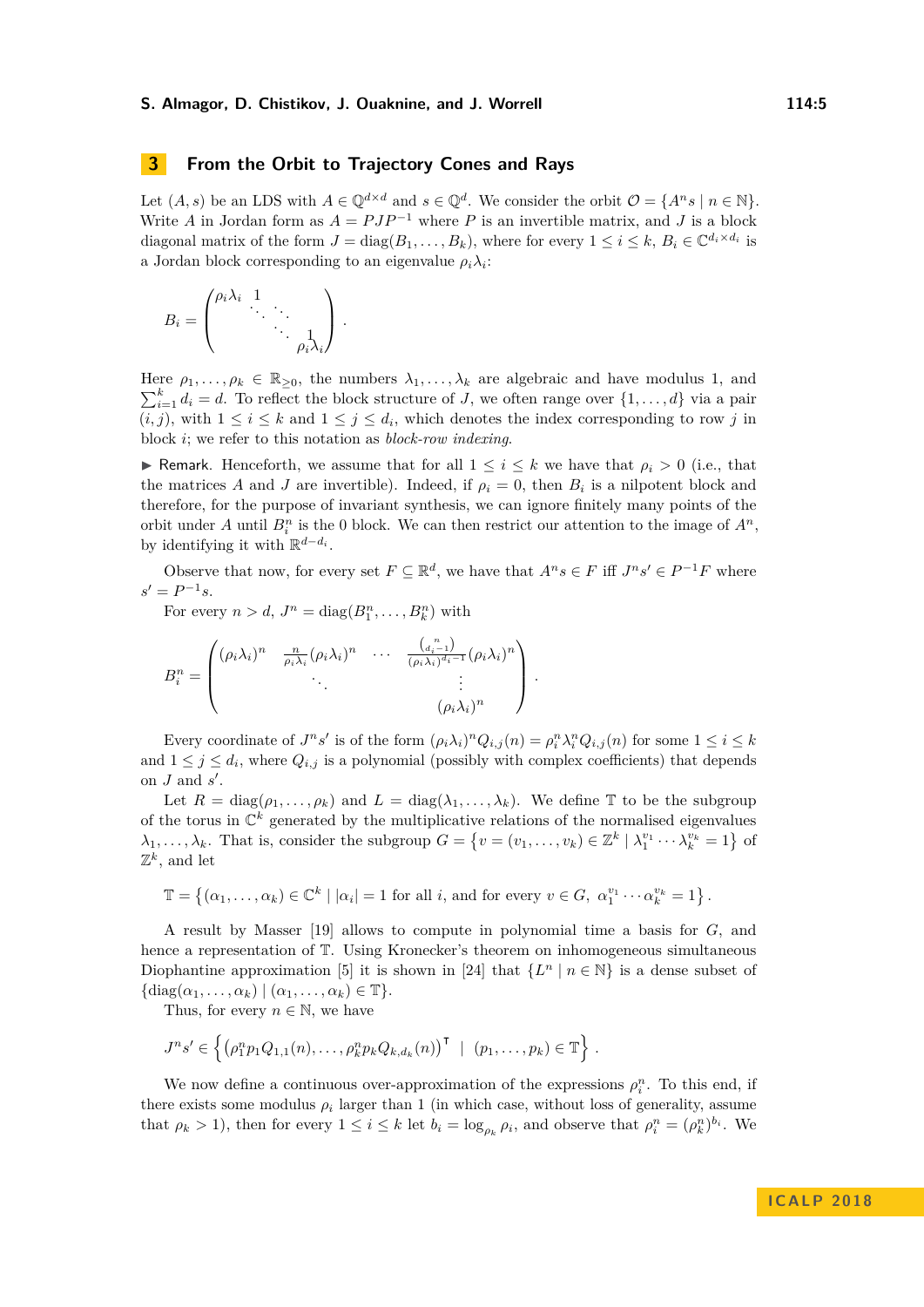#### **114:6 O-Minimal Invariants for Linear Loops**

then replace the expression  $\rho_k^n$  with a continuous variable *t*, so that  $\rho_i^n$  becomes  $t^{b_i}$ , and *n* is replaced by  $\log_{\rho_k} t$ . If all moduli are at most 1 and some are strictly smaller than 1 (in which case, without loss of generality,  $\rho_k < 1$ , then replace the expression  $\rho_k^n$  with  $1/t$ . Note that in both cases, *t* grows unboundedly large as *n* tends to infinity. In the full version of this paper we handle the special (and simpler) case in which all eigenvalues have modulus exactly 1. Henceforth, we assume that  $\rho_k > 1$ . If  $\rho_k < 1$ , the proofs are carried out *mutatis mutandis*.

This over-approximation leads to the following definition, which is central to our approach.

**Definition 2.** For every  $t_0 \geq 1$ , we define the *trajectory cone*<sup>[3](#page-5-0)</sup> for the orbit  $\mathcal{O}$  as

$$
C_{t_0} = \left\{ \left( t^{b_1} p_1 Q_{1,1} (\log_{\rho_k} t), \ldots, t^{b_k} p_k Q_{k,d_k} (\log_{\rho_k} t) \right)^\intercal \ | \ (p_1, \ldots, p_d) \in \mathbb{T}, \ t \ge t_0 \right\}.
$$

In particular, we have that  $J^n s' \in \mathcal{C}_1$ .

In order to analyse invariants, we require a finer-grained notion than the entire trajectory cone. To this end, we introduce the following.

$$
\blacktriangleright \text{Definition 3. For every } p = (p_1, \ldots, p_k) \in \mathbb{T} \text{ and every } t_0 \ge 1 \text{, we define the } (trajectory)
$$
  

$$
ray^4 \text{ r}(p, t_0) = \left\{ \left( t^{b_1} p_1 Q_{1,1} (\log_{p_k} t), \ldots, t^{b_k} p_k Q_{k,d_k} (\log_{p_k} t) \right)^\mathsf{T} \mid t \ge t_0 \right\}.
$$

Observe that we have  $\mathcal{C}_{t_0} = \bigcup_{p \in \mathbb{T}} \mathsf{r}(p, t_0)$ .

**Example 4.** Consider the matrix  $A = diag(5, 2)$  and the initial point  $s = (1, 1)^\intercal$ . We then have  $\mathbb{T} = \{(1,1)\}\$  and  $\mathcal{C}_{t_0} = \{(t^{\log_2 5}, t)^\mathsf{T} \mid t \geq t_0\}$ . Observe that this is not an  $\mathfrak{R}_0$ -definable set, as the exponent  $\log_2 5$  is not rational. This shows that even for diagonalizable matrices (where  $\mathcal{C}_{t_0}$  has a simple form, devoid of the polynomials  $Q_{i,j}$ ),  $\mathfrak{R}_0$  might not be enough to recover definability of the orbit (in the sense of Theorem [5](#page-5-2) below).

## **4 Constructing Invariants from Trajectory Cones**

We now proceed to show that the trajectory cones defined in Section [3](#page-4-0) can be used to characterise o-minimal invariants. More precisely, we show that for an LDS (*A, s*) with  $A = PJP^{-1}$ , the image under *P* of every trajectory cone  $\mathcal{C}_{t_0}$ , augmented with finitely many points from  $\mathcal{O}$ , is an invariant. Moreover, we show that such invariants are  $\mathfrak{R}_{\text{exp}}$ -definable, and hence o-minimal. Complementing this, we show in Section [5](#page-7-0) that *every* o-minimal invariant must contain some trajectory cone.

In what follows, let  $A = PJP^{-1}$ , *s*, as well as the real numbers  $b_1, \ldots, b_d$  be defined as in Section [3.](#page-4-0)

<span id="page-5-2"></span>▶ **Theorem 5.** For every  $t_0 \geq 1$ , the set  $P \cdot C_{t_0} \cup \{A^n s \mid n < \log_{\rho_k} t_0\}$  is an  $\Re_{\exp}$ -definable *invariant for the LDS* (*A, s*)*.*

The intuition behind Theorem [5](#page-5-2) is as follows. Clearly, the orbit  $\mathcal O$  itself is always an invariant for  $(A, s)$ . However, it is generally not definable in any o-minimal theory (in particular, since it has infinitely many connected components). In order to recover definability

<span id="page-5-0"></span><sup>&</sup>lt;sup>3</sup> These sets are, of course, not really cones. Nevertheless, if for all  $i$  we have  $b_i = 1$  and the polynomials  $Q_{i,j}$  are constant, then the set  $\mathcal{C}_{t_0}$  is a conical surface formed by the union of rays going from the origin through all points of  $T$ . The initial segments of the rays, of length determined by the parameter  $t_0$ , are removed.

<span id="page-5-1"></span> $4$  Likewise, this set is not, strictly speaking, a straight half-line.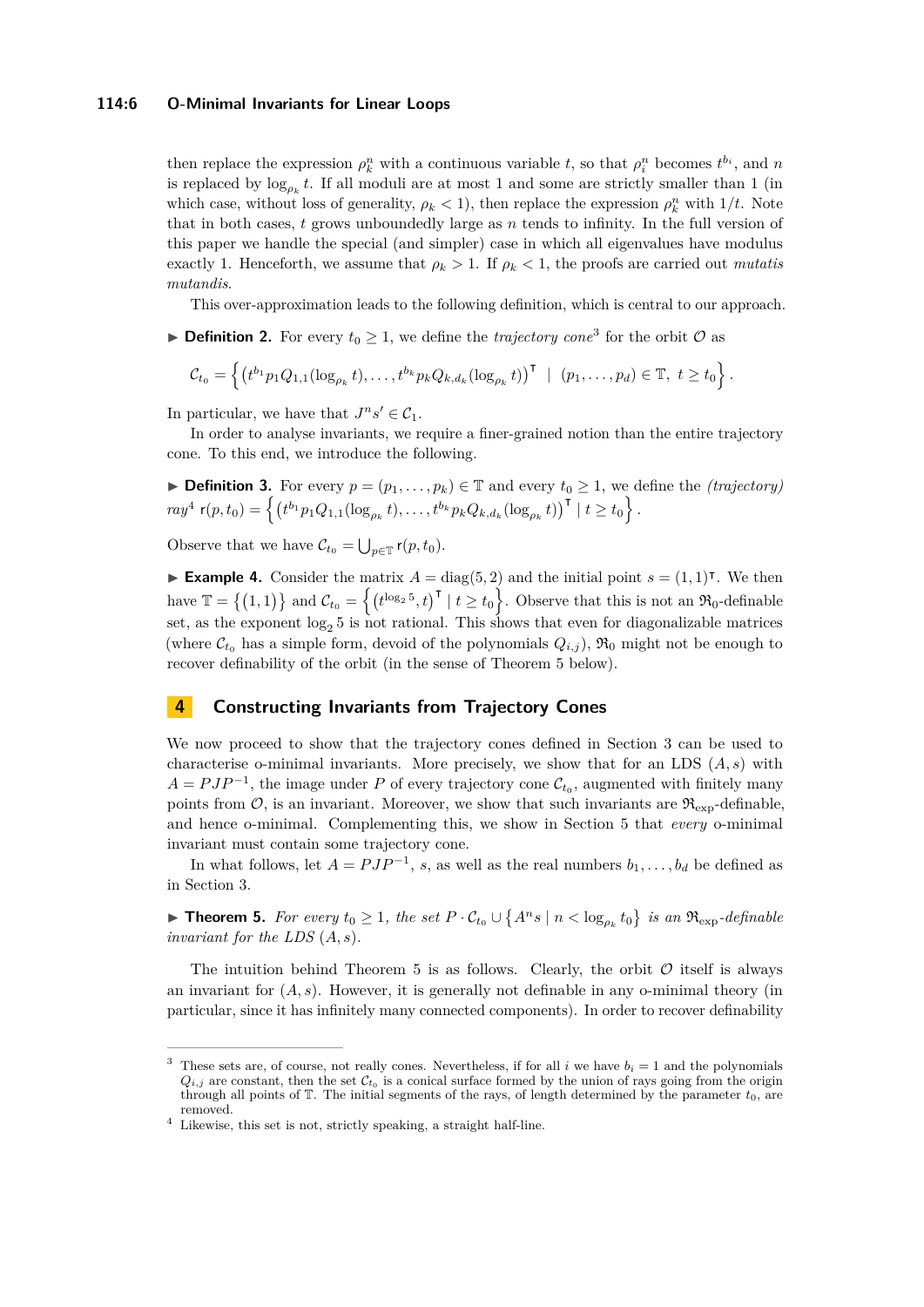in  $\mathfrak{R}_{\text{exp}}$  while maintaining stability under A, the invariants constructed in Theorem [5](#page-5-2) overapproximate the orbit by the image of the trajectory cone  $\mathcal{C}_{t_0}$  under the linear transformation *P*. Finally, a finite set of points from  $\mathcal O$  is added to this image of the trajectory cone, to fill in the missing points in case  $t_0$  is too large.

The proof of Theorem [5](#page-5-2) has several parts. First, recall that the trajectory cone itself,  $\mathcal{C}_{t_0}$ , is an over-approximation of the set  $\{J^nP^{-1}s \mid n \in \mathbb{N}\}\$ . As such, clearly  $\mathcal{C}_{t_0} \subseteq \mathbb{C}^d$ . In comparison, the orbit can be written as  $\mathcal{O} = \{PJ^nP^{-1}s \mid n \in \mathbb{N}\} \subseteq \mathbb{R}^d$ . We prove in the full version of the paper the following lemma, from which it follows that the entire set  $P \cdot C_{t_0}$ is also a subset of  $\mathbb{R}^d$ .

<span id="page-6-3"></span>▶ **Lemma 6.** *For every*  $p \in \mathbb{T}$  *and*  $t_0 \geq 1$ *, we have*  $P \cdot r(p, t_0) \subseteq \mathbb{R}^d$ *.* 

Let us simply remark here that by analysing the structure of the matrices involved in defining  $P \cdot r(p, t_0)$ , and using the facts that the columns of  $P$  are generalised eigenvectors of *A*, and that conjugate pairs of eigenvalues correspond to conjugate pairs of generalised eigenvectors, it is not hard to see that the above product does indeed yield only real values. However, a formal proof of this involves fairly tedious calculations. In the full version of the paper, we proceed instead via an analytic argument.

In the second part of the proof of Theorem [5,](#page-5-2) we show that  $P \cdot C_{t_0}$  is stable under *A*. The key ingredient is the following lemma, which characterises the action of *J* on rays and is proved in Section [4.1.](#page-6-0)

<span id="page-6-1"></span>► **Lemma 7.** *For every*  $p = (p_1, \ldots, p_k) \in \mathbb{T}$  *and*  $t_0 \geq 1$ *, we have*  $J \cdot r(p, t_0) = r(Lp, \rho_k t_0)$ *.* 

The next lemma then lifts Lemma [7](#page-6-1) to the entire trajectory cone.

<span id="page-6-4"></span>▶ **Lemma 8.** *For every*  $t_0 \geq 1$ *, we have*  $J \cdot C_{t_0} \subseteq C_{t_0}$ *.* 

**Proof.** Recall that  $\mathcal{C}_{t_0} = \bigcup_{p \in \mathbb{T}} r(p, t_0)$ . By Lemma [7](#page-6-1) we have that  $J \cdot \mathcal{C}_{t_0} = \bigcup_{p \in \mathbb{T}} r(Lp, \rho_k t_0)$ . Since  $\rho_k > 1$ , it follows that  $\rho_k t_0 \geq t_0$ . In addition,  $p \in \mathbb{T}$  iff  $Lp \in \mathbb{T}$ . Hence we have that  $r(Lp, \rho_k t_0) \subseteq r(Lp, t_0)$ , from which we conclude that  $J \cdot C_{t_0} \subseteq \bigcup_{p \in \mathbb{T}} r(Lp, t_0) = \bigcup_{p \in \mathbb{T}} r(p, t_0)$  $\mathcal{C}_{t_0}$ . . Julian Communication of the communication of the communication of the communication of the communication of the communication of the communication of the communication of the communication of the communication of the com

The proof of Theorem [5](#page-5-2) combines all these ingredients together and is given in subsection [4.2.](#page-7-1)

### <span id="page-6-0"></span>**4.1 Proof of Lemma [7](#page-6-1)**

Let  $y =$  $\sqrt{ }$  $\left\lfloor \right\rfloor$  $t^{b_1} p_1 Q_{1,1}(\log_{\rho_k} t)$ . . .  $t^{b_k} p_k Q_{k,d_k}(\log_{\rho_k} t)$  $\setminus$  $\in$  **r**(*p*, *t*<sub>0</sub>). We claim that *Jy* =  $\sqrt{ }$  $\overline{ }$  $(\rho_k t)^{b_1} \lambda_1 p_1 Q_{1,1}(\log_{\rho_k}(\rho_k t))$ . . .  $(\rho_k t)^{b_k} \lambda_k p_k Q_{k,d_k}(\log_{\rho_k}(\rho_k t))$  $\setminus$  $\vert \cdot \vert$ 

Note that since  $L_p = (\lambda_1 p_1, \ldots, \lambda_k p_k)$ , the above suffices to conclude the proof. Consider a coordinate  $m = (i, j)$  of *Jy* in block-row index, with  $j < d_i$ . The case of  $j = d_i$  is similar and simpler. To simplify notation, we write  $\lambda, \rho$ , and *d* instead of  $\lambda_i, \rho_i$ , and *di* , respectively. Then we have

 $(Jy)_m = \lambda \rho t^{b_i} p_i Q_{i,j} (\log_{\rho_k} t) + t^{b_i} p_i Q_{i,j+1} (\log_{\rho_k} t).$ 

Recall that<sup>[5](#page-6-2)</sup>

$$
Q_{i,j}(\log_{\rho_k} t) = \sum_{c=0}^{d-j} \frac{\binom{\log_{\rho_k} t}{c} s'_{i,j+c},
$$

<span id="page-6-2"></span><sup>&</sup>lt;sup>5</sup> Here, for  $w \in \mathbb{R}$  and  $m \in \mathbb{N}$ , one defines  $\binom{w}{m} = \frac{1}{m!} \prod_{i=0}^{m-1} (w-i)$ , which maintains consistency with the original definition of *Qi,j* in Section [3.](#page-4-0)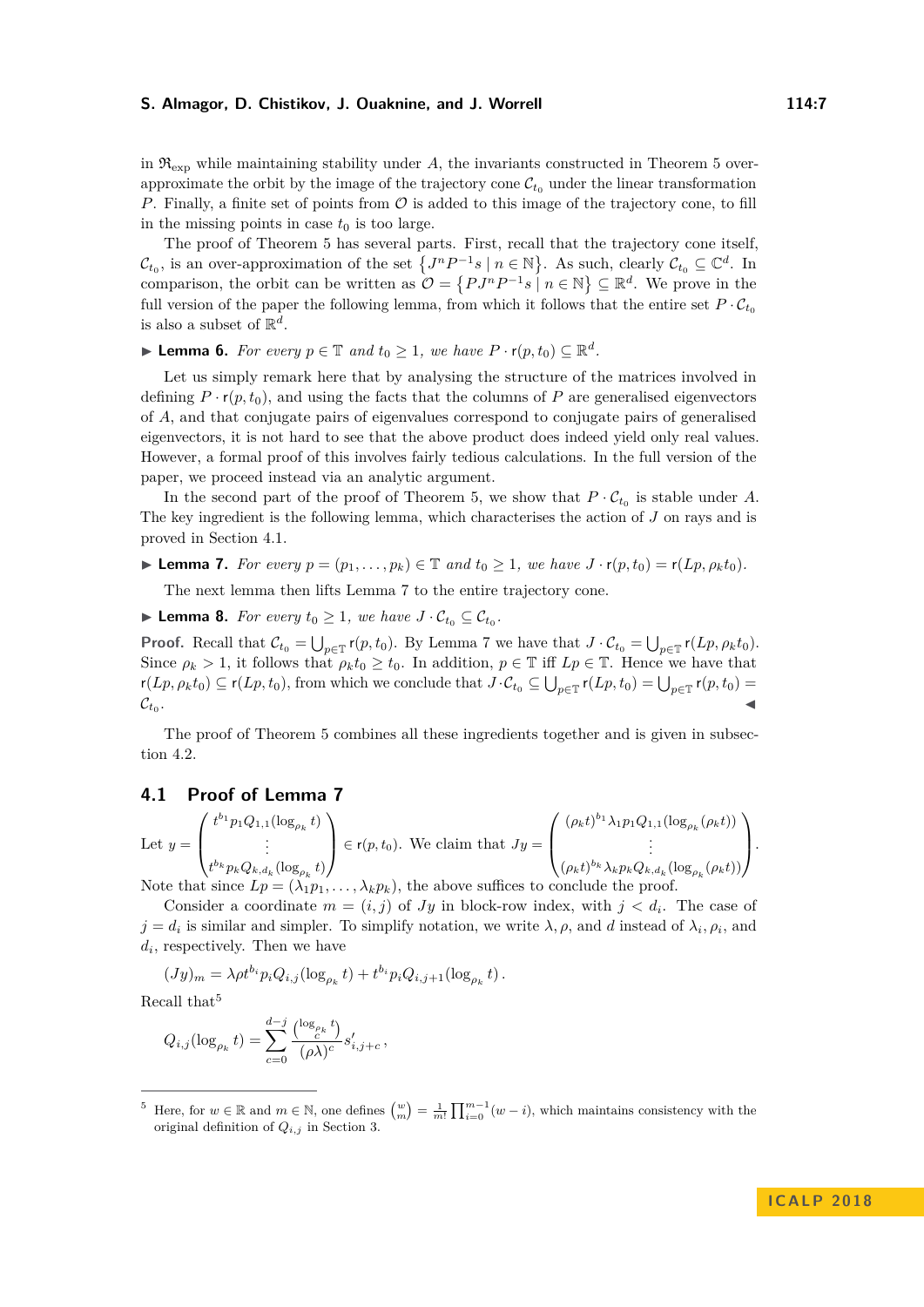#### **114:8 O-Minimal Invariants for Linear Loops**

with  $(i, j + c)$  in block-row index. We can then write

<span id="page-7-2"></span>
$$
(Jy)_m = \lambda \rho t^{b_i} p_i \sum_{c=0}^{d-j} \frac{\binom{\log_{\rho_k} t}{c} s'_{i,j+c} + t^{b_i} p_i \sum_{c=0}^{d-j-1} \frac{\binom{\log_{\rho_k} t}{c} s'_{i,j+c+1}}{(\rho \lambda)^c} s'_{i,j+c+1}.
$$
 (2)

We now compare this to coordinate *m* of our claim, namely

<span id="page-7-3"></span>
$$
(\rho_k t)^{b_i} \lambda p_i Q_{i,j} (\log_{\rho_k} (\rho_k t)) = (\rho_k t)^{b_i} \lambda p_i \sum_{c=0}^{d-j} \frac{\binom{\log_{\rho_k} (\rho_k t)}{c}}{(\rho \lambda)^c} s'_{i,j+c}.
$$
\n
$$
(3)
$$

We compare the right-hand sides of Equations [\(2\)](#page-7-2) and [\(3\)](#page-7-3) by comparing the coefficients of  $s'_{i,q}$  for  $q \in \{j,\ldots,d\}$  (these being the only ones that appear in the expressions). For  $q = j$ we see that in [\(2\)](#page-7-2) the number  $s'_{i,j}$  occurs in the first summand only, and its coefficient is thus  $\lambda \rho t^{b_i} p_i$ , while in [\(3\)](#page-7-3) it is  $(\rho_k t)^{b_i} \lambda p_i = \rho_k^{b_i} t^{b_i} \lambda p_i = \rho t^{b_i} \lambda p_i$ , since  $b_i = \log_{\rho_k} \rho$ . Thus, the coefficients are equal.

For  $q > j$ , write  $q = j + c$  with  $c \geq 1$ ; the coefficient at  $s'_{i,j+c}$  in [\(2\)](#page-7-2) is then

$$
\lambda \rho t^{b_i} p_i \frac{\left(\log_{\rho_k} t\right)}{(\rho \lambda)^c} + t^{b_i} p_i \frac{\left(\log_{\rho_k} t\right)}{(\rho \lambda)^{c-1}} = \frac{t^{b_i} \rho \lambda p_i}{(\rho \lambda)^c} \left( \binom{\log_{\rho_k} t}{c} + \binom{\log_{\rho_k} t}{c-1} \right) = \frac{t^{b_i} \lambda \rho p_i}{\lambda^c} \binom{\log_{\rho_k} t + 1}{c}
$$

where the last equality follows from a continuous version of Pascal's identity. Finally, by noticing that  $\log_{\rho_k} t + 1 = \log_{\rho_k}(\rho_k t)$ , it is easy to see that this is the same coefficient as in [\(3\)](#page-7-3).

#### <span id="page-7-1"></span>**4.2 Proof of Theorem [5](#page-5-2)**

Let  $t_0 \geq 1$ . By applying Lemma [6](#page-6-3) to every  $p \in \mathbb{T}$ , we conclude that  $P \cdot C_{t_0} \subseteq \mathbb{R}^d$ . It is then easy to see that  $P \cdot C_{t_0}$  is definable in  $\mathfrak{R}_{\exp}$  (note that the only reason the set  $C_{t_0}$  might fail to be  $\mathfrak{R}_{\text{exp}}$ -definable is that the underlying domain should be  $\mathbb R$  and not  $\mathbb C$ ).

Next, by Lemma [8](#page-6-4) we have that  $J \cdot C_{t_0} \subseteq C_{t_0}$ . Applying P from the left, we get  $PJ \cdot C_{t_0} \subseteq P \cdot C_{t_0}$ . Thus, we have  $AP \cdot C_{t_0} = PJP^{-1}P \cdot C_{t_0} = PJ \cdot C_{t_0} \subseteq P \cdot C_{t_0}$ .

Finally, observe that  $\{A^n s \mid n \ge \log_{\rho_k} t_0\} \subseteq P \cdot C_{t_0}$ . Since any finite subset of  $\mathcal{O}$  can be described in  $\mathfrak{R}_0$ , we conclude that the set  $\{A^n s \mid n < \log_{\rho_k} t_0\} \cup P \cdot C_{t_0}$  is an  $\mathfrak{R}_{\exp}$ -definable invariant for (*A, s*).

## <span id="page-7-0"></span>**5 O-Minimal Invariants Must Contain Trajectory Cones**

In this section we consider invariants definable in o-minimal extensions of  $\mathfrak{R}_{\text{exp}}$ . Fix such an extension R for the remainder of this section.

<span id="page-7-4"></span> $\triangleright$  **Theorem 9.** *Consider an*  $\Re$ -definable invariant  $\Im$  for the LDS  $(A, s)$ . Then there exists  $t_0 \geq 1$  *such that*  $P \cdot C_{t_0} \subseteq \mathcal{I}$ *.* 

To prove Theorem [9,](#page-7-4) we begin by making following claims of increasing strength:

- <span id="page-7-5"></span> $\blacktriangleright$  **Claim 1.** For every  $p \in \mathbb{T}$  there exists  $t_0 \geq 1$  such that  $P \cdot r(p, t_0) \subseteq \mathcal{I}$  or  $P \cdot r(p, t_0) \cap \mathcal{I} = \emptyset$ .
- <span id="page-7-6"></span> $\blacktriangleright$  **Claim 2.** *For every*  $p \in \mathbb{T}$  *there exists*  $t_0 \geq 1$  *such that*  $P \cdot r(p, t_0) \subseteq \mathcal{I}$ *.*
- <span id="page-7-7"></span>► Claim 3. *There exists*  $t_0 \geq 1$  *such that for every*  $p \in \mathbb{T}$  *we have*  $P \cdot r(p, t_0) \subseteq \mathcal{I}$ *.*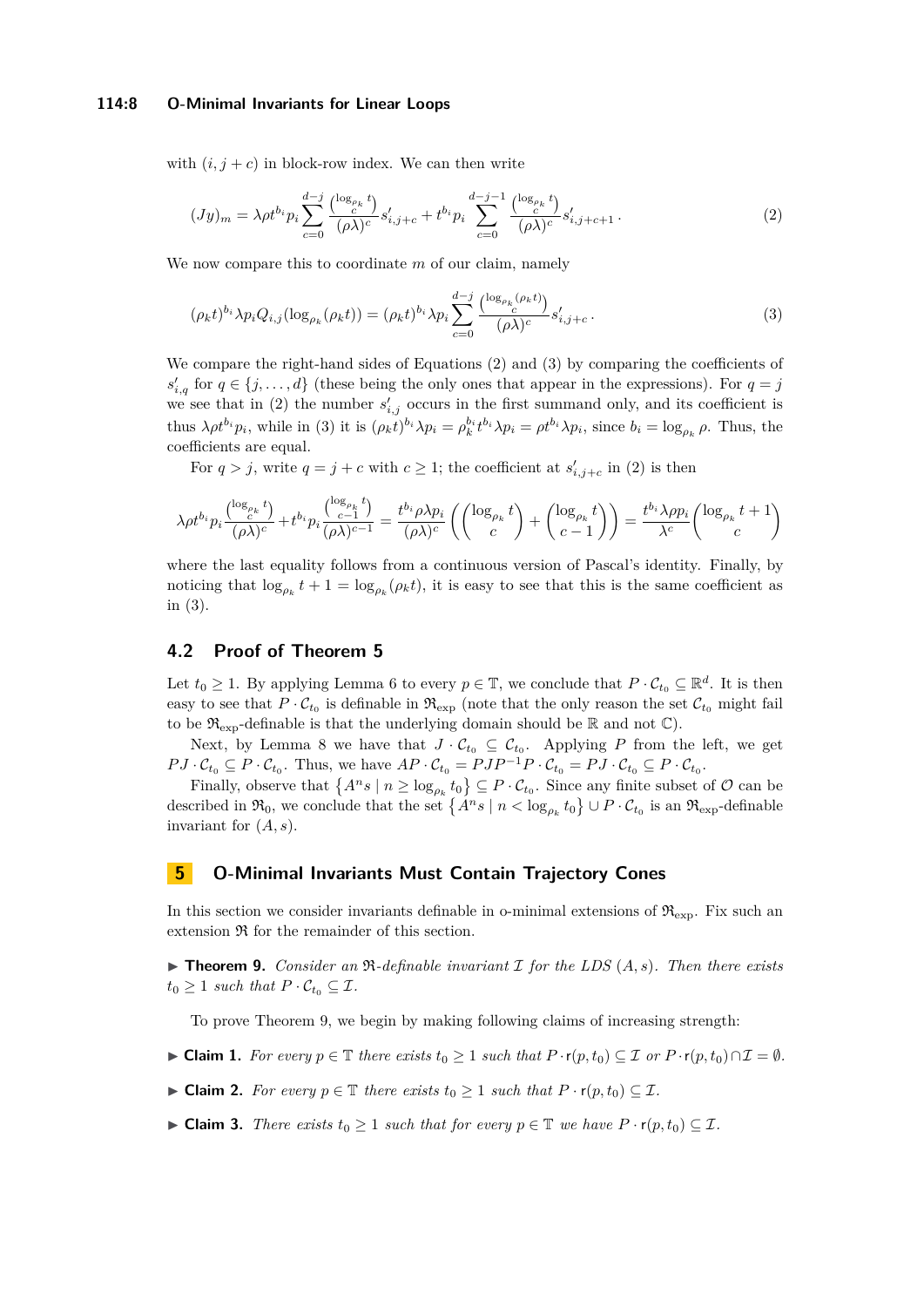**Proof of Claim [1.](#page-7-5)** Fix  $p \in \mathbb{T}$ . Observe that by Lemma [6,](#page-6-3)  $P \cdot r(p, 1)$  is  $\mathbb{R}$ -definable. Further note that  $P \cdot r(p, 1)$  is of dimension 1 (as it is homeomorphic to  $(1, \infty)$ ). Thus, the dimension of  $P \cdot r(p, 1) \cap \mathcal{I}$  is at most 1, so its cell decomposition contains finitely many connected components of dimensions 0 or 1. In particular, either one component is unbounded, in which case there exists a  $t_0$  such that  $P \cdot r(p, t_0) \subseteq \mathcal{I}$ , or all the components are bounded, in which case there exists a  $t_0$  such that  $P \cdot r(p, t_0) \cap \mathcal{I} = \emptyset$ .

Before proceeding to Claim [2,](#page-7-6) we prove an auxiliary lemma, which is an adaptation of a similar result from [\[13\]](#page-12-13). For a set X, we write  $\overline{X}$  to refer to the topological closure of X. We use the usual topology on  $\mathbb{R}^n$ ,  $\mathbb{C}^n$ , and the (usual) subspace topology on their subsets.

<span id="page-8-1"></span>▶ **Lemma 10.** *Let*  $S, F \subseteq \mathbb{T}$  *be*  $\Re$ *-definable*<sup>[6](#page-8-0)</sup> *sets such that*  $\overline{S} = \overline{F} = \mathbb{T}$ *. Then*  $F \cap S \neq \emptyset$ *.* 

**Proof.** We start by stating two properties of the dimension of a definable set in an o-minimal theory R. First, for any R-definable set  $X \subseteq \mathbb{R}^n$  we have  $\dim(X) = \dim(\overline{X})$  [\[12,](#page-12-14) Chapter 4, Theorem 1.8. Secondly, if  $X \subseteq Y$  are  $\Re$ -definable subsets of  $\mathbb{R}^n$  that have the same dimension, then *X* has non-empty interior in *Y* [\[12,](#page-12-14) Chapter 4, Corollary 1.9]. In the situation at hand, since  $\dim(F) = \dim(\overline{F})$ , it follows that *F* has non-empty interior with respect to the subspace topology on  $\overline{F} = \overline{S}$ . But then *S* is dense in  $\overline{S}$  while *F* has non-empty interior in  $\overline{S}$ , and thus  $S \cap F \neq \emptyset$ .

**Proof of Claim [2.](#page-7-6)** We strengthen Claim [1.](#page-7-5) Assume by way of contradiction that there exist  $p \in \mathbb{T}$  and  $t_0 \in \mathbb{R}$  such that  $P \cdot r(p, t_0) \cap \mathcal{I} = \emptyset$ , and consider  $J^{-1} \cdot r(p, t_0)$ . Let  $q \in \mathbb{T}$ be  $L^{-1}p = (\frac{p_1}{\lambda_1}, \ldots, \frac{p_k}{\lambda_k})$  and let  $t_1 = \frac{t_0}{\rho_k}$ . Then  $p = Lq$  and  $t_0 = \rho_k t_1$  and, by Lemma [7,](#page-6-1)  $J\mathbf{r}(q,t_1) = \mathbf{r}(L\hat{q}, \rho_k t_1) = \mathbf{r}(p,t_0)$ . Since *J* is invertible, we conclude that  $J^{-1}\mathbf{r}(p,t_0) = \mathbf{r}(q,t_1)$ .

We now claim that  $P \cdot r(q, t_1) \cap \mathcal{I} = \emptyset$ . Recall that  $P \cdot r(p, t_0) \cap \mathcal{I} = \emptyset$ . Applying  $A^{-1} = PJ^{-1}P^{-1}$ , we have by the above that  $P \cdot r(q, t_1) \cap A^{-1}\mathcal{I} = \emptyset$ . Since  $A\mathcal{I} \subseteq \mathcal{I}$ , then  $\mathcal{I} \subseteq A^{-1}\mathcal{I}$ , so we have  $P \cdot \mathsf{r}(q, t_1) \cap \mathcal{I} \subseteq P \cdot \mathsf{r}(q, t_1) \cap A^{-1}\mathcal{I} = \emptyset$ .

Recall that, following the discussion in section [3,](#page-4-0) we have  $\rho_k > 1$ . This implies  $t_1 \leq t_0$ and  $r(q, t_0) \subseteq r(q, t_1)$ , so in particular  $P \cdot r(q, t_0) \cap \mathcal{I} = \emptyset$ . Thus, assuming  $P \cdot r(p, t_0) \cap \mathcal{I} = \emptyset$ , we have just proved that  $P \cdot r(L^{-1}p, t_0) \cap \mathcal{I} = \emptyset$ ; repeating this argument, we get that for every  $n \in \mathbb{N}$ , the point  $s = L^{-n}p$  satisfies  $P \cdot \mathsf{r}(s, t_0) \cap \mathcal{I} = \emptyset$ .

Let  $S = \{L^{-n}p \mid n \in \mathbb{N}\}\$ . Then *S* is dense in  $\mathbb{T}$ , since the group of multiplicative relations defined by the eigenvalues of  $L^{-1}$  is the same as the one defined by those of *L*. Define  $S' = \{s \in \mathbb{T} \mid P \cdot r(s, t_0) \cap \mathcal{I} = \emptyset\}$ . Then *S*' is R-definable, and we have  $S \subseteq S' \subseteq \mathbb{T}$ . Moreover,  $\overline{S} = \mathbb{T}$ , so  $\overline{S'} = \mathbb{T}$ .

We now prove that, in fact,  $S' = T$ . Assuming (again by way of contradiction) that there exists  $q \in \mathbb{T} \setminus S'$ , then by the definition of  $S'$  we have  $P \cdot r(q, t_0) \cap \mathcal{I} \neq \emptyset$ . It follows that for every  $n \in \mathbb{N}$ , the point  $q' = L^n q$  also satisfies  $P \cdot r(q', t_0) \cap \mathcal{I} \neq \emptyset$ . Define  $F = \{L^n q \mid n \in \mathbb{N}\},$ then *F* is dense in  $\mathbb{T}$ . But then the set  $F' = \{q \in \mathbb{T} \mid P \cdot r(q, t_0) \cap \mathcal{I} \neq \emptyset\}$  satisfies  $F \subseteq F' \subseteq \mathbb{T}$ and  $\overline{F'} = \mathbb{T}$ . Now the sets *S'* and  $F'$  are both definable in  $\mathfrak{R}$ , and the topological closure of each of them is  $\mathbb{T}$ . It follows from Lemma [10](#page-8-1) that  $F' \cap S' \neq \emptyset$ , which is clearly a contradiction. Therefore, there is no  $q \in \mathbb{T} \setminus S'$ ; that is,  $S' = \mathbb{T}$ .

From this, however, it follows that  $P \cdot C_{t_0} \cap \mathcal{I} = \emptyset$ , which is again a contradiction, since  $P \cdot C_{t_0} \cap \mathcal{O} \neq \emptyset$  and  $\mathcal{O} \subseteq \mathcal{I}$ , so we are done.

**Proof of Claim [3.](#page-7-7)** Consider the function  $f: \mathbb{T} \to \mathbb{R}$  defined by  $f(p) = \inf\{t \in \mathbb{R} \mid P \cdot r(p, t)\}$  $\subset \mathcal{I}$ . By Claim [2](#page-7-6) this function is well-defined. Since  $P \cdot r(p, t)$  is  $\Re$ -definable, then so is f.

<span id="page-8-0"></span><sup>&</sup>lt;sup>6</sup> Recall that, in order to reason about  $\mathbb{T} \subseteq \mathbb{C}^k$  in  $\mathfrak{R}$ , we identify  $\mathbb{C}$  with  $\mathbb{R}^2$ .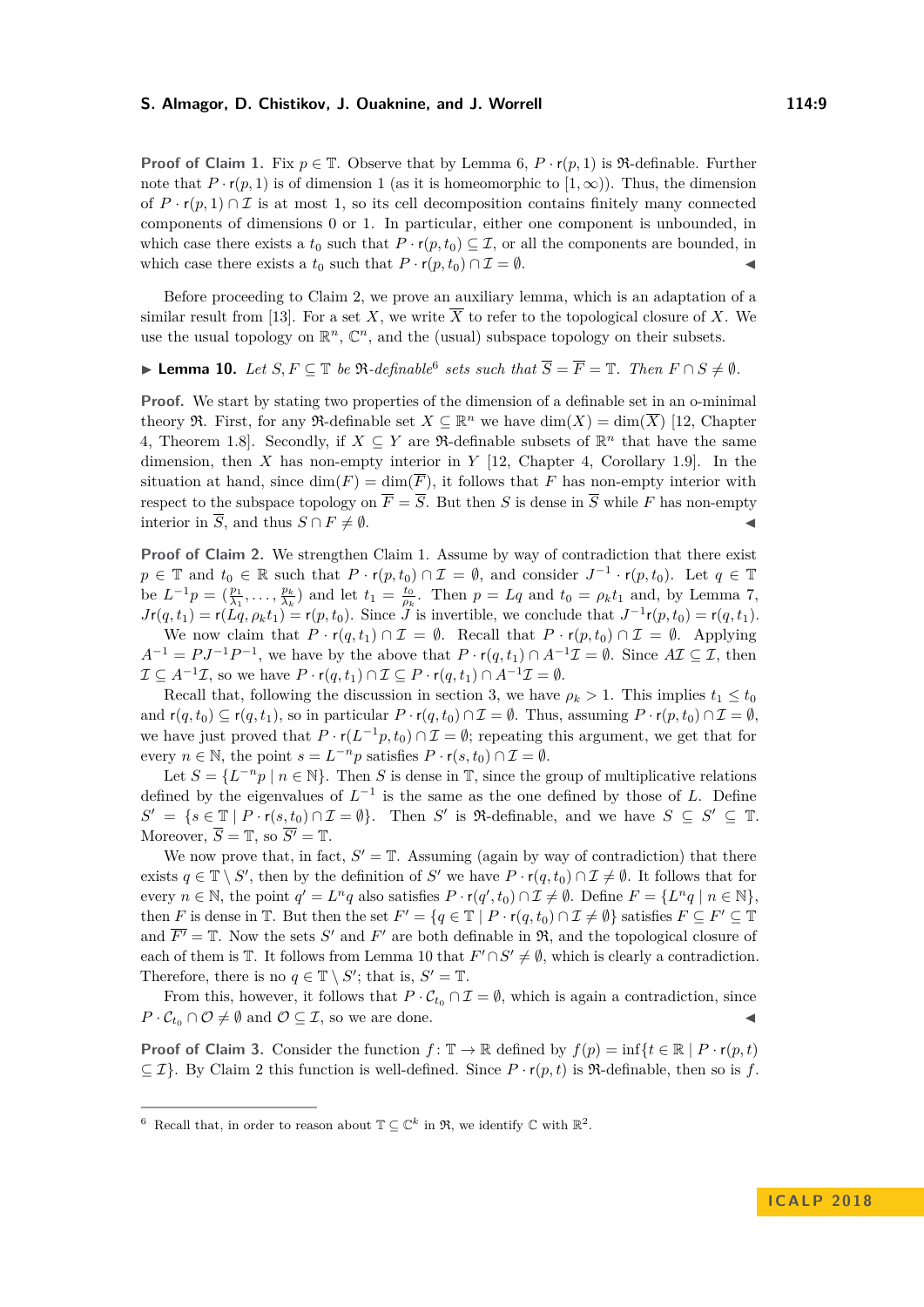#### **114:10 O-Minimal Invariants for Linear Loops**

Moreover, its graph  $\Gamma(f)$  has finitely many connected components, and the same dimension as T. Thus, there exists an open set  $K \subseteq \mathbb{T}$  (in the induced topology on  $\mathbb{T}$ ) such that f is continuous on *K*. Furthermore, *K* is homeomorphic to  $(0,1)^m$  for some  $0 \leq m \leq k$ , and thus we can find sets  $K'' \subseteq K' \subseteq K$  such that  $K''$  is open, and  $K'$  is closed.<sup>[7](#page-9-0)</sup> Since f is continuous on *K*, it attains a maximum on *K'*. Consider the set  $\{L^n \cdot K'' \mid n \in \mathbb{N}\}\.$  By the density of  $\{L^n \mid n \in \mathbb{N}\}\$  in  $\mathbb{T}$ , this is an open cover of  $\mathbb{T}$ , and hence there is a finite subcover  $\{L^{n_1}K''$ , ...,  $L^{n_m}K''\}$ . Since  $K'' \subseteq K'$ , it follows that  $\{L^{n_1}K'$ , ...,  $L^{n_m}K'\}$  is a finite closed cover of T.

We now show that, for all  $p \in \mathbb{T}$ , we have  $f(Lp) \leq \rho_k \cdot f(p)$ . Indeed, consider any  $p \in \mathbb{T}$ and  $t > 0$  such that  $P \cdot r(p, t) \subseteq \mathcal{I}$ . Applying  $A = PJP^{-1}$ , we get  $PJ \cdot r(p, t) \subseteq AT \subseteq \mathcal{I}$ . By Lemma [7,](#page-6-1)  $J \cdot r(p,t) = r(Lp, \rho_k t)$ , so we can conclude that  $P \cdot r(Lp, \rho_k t) \subseteq \mathcal{I}$ . This means that  $P \cdot r(p, t) \subseteq \mathcal{I}$  implies  $P \cdot r(Lp, \rho_k t) \subseteq \mathcal{I}$ ; therefore,  $f(Lp) \leq \rho_k \cdot f(p)$ .

Now denote  $s_0 = \max_{p \in K'} f(p)$ . Then for every  $1 \leq i \leq m$  we have  $\max_{p \in L^n} f(p) \leq$  $\rho_k^{n_i} s_0$ ; so  $f(p)$  is indeed bounded on T.

Finally, we conclude from Claim [3](#page-7-7) that there exists  $t_0 \geq 1$  such that  $P \cdot C_{t_0} \subseteq \mathcal{I}$ . This completes the proof of Theorem [9.](#page-7-4)

### **6 Deciding the Existence of O-Minimal Invariants**

We now turn to the algorithmic aspects of invariants and present our two main results, Theorems [12](#page-10-0) and [13.](#page-10-1)

Let  $\Re$  be either  $\Re_0$  or  $\Re_{\exp}$ . We consider the following problem: given an LDS  $(A, s)$ , with  $A \in \mathbb{Q}^{d \times d}$  and  $s \in \mathbb{Q}^d$ , and given an R-definable halting set  $F \subseteq \mathbb{R}^d$ , we wish to decide whether there exists an o-minimal invariant  $\mathcal I$  for  $(A, s)$  that avoids  $F$ , and to compute such an invariant if it exists. We term this question the *O-Minimal Invariant Synthesis Problem for* R*-Definable Halting Sets*.

The following is a consequence of Theorems [5](#page-5-2) and [9.](#page-7-4)

<span id="page-9-1"></span> $\blacktriangleright$  **Lemma 11.** Let  $(A, s)$  and  $\Re$  be as above, and let F be  $\Re$ -definable. Then there exists an *o-minimal invariant*  $\mathcal{I}$  *for*  $(A, s)$  *that avoids*  $F$  *iff there is some*  $t_0 \geq 1$  *such that*  $P \cdot C_{t_0} \cap F = \emptyset$ *and such that*  $A^n s \notin F$  *for every*  $0 \le n \le \log_{\rho_k} t_0$ *.* 

**Proof.** By Theorem [9,](#page-7-4) if an o-minimal invariant  $\mathcal I$  for  $(A, s)$  exists, then there exists  $t_0 \geq 1$ such that  $P \cdot C_{t_0} \subseteq \mathcal{I}$ . Moreover,  $\mathcal{I} \cap F = \emptyset$  implies  $\mathcal{O} \cap F = \emptyset$ , so that  $A^n s \notin F$  for every  $n \in \mathbb{N}$ , and in particular for  $0 \leq n \leq \log_{\rho_k} t_0$ .

Conversely, let there be  $t_0 \geq 1$  such that  $P \cdot C_{t_0} \cap F = \emptyset$  and, for every  $0 \leq n \leq \log_{\rho_k} t_0$ , it holds that  $A^n s \notin F$ . Let  $t'_0 \in \mathbb{Q}$  be such that  $t'_0 \geq t_0$ . By Theorem [5,](#page-5-2) the set  $\mathcal{I} =$  $P \cdot C_{t'_0} \cup \{A^n s \mid 0 \le n \le \log_{\rho_k} t'_0\}$  is an  $\Re_{\exp}$ -definable invariant that avoids *F*.

Observe that the formula  $\exists t_0 \geq 1 : P \cdot C_{t_0} \cap F = \emptyset$  is a sentence in  $\mathfrak{R}_{\text{exp}}$ , and by Lemma [11,](#page-9-1) deciding the existence of an invariant amounts to determining the truth value of this sentence.

**Decidability for** R**exp-definable halting sets assuming Schanuel's conjecture.** Applying Theorem [5,](#page-5-2) we note that an invariant for  $(A, s)$  that avoids  $F$ —if one exists—can always be defined in  $\mathfrak{R}_{\text{exp}}$ .

<span id="page-9-0"></span><sup>&</sup>lt;sup>7</sup> In case  $m = 0$ , the proof actually follows immediately from Claim [2,](#page-7-6) since  $\mathbb T$  is finite.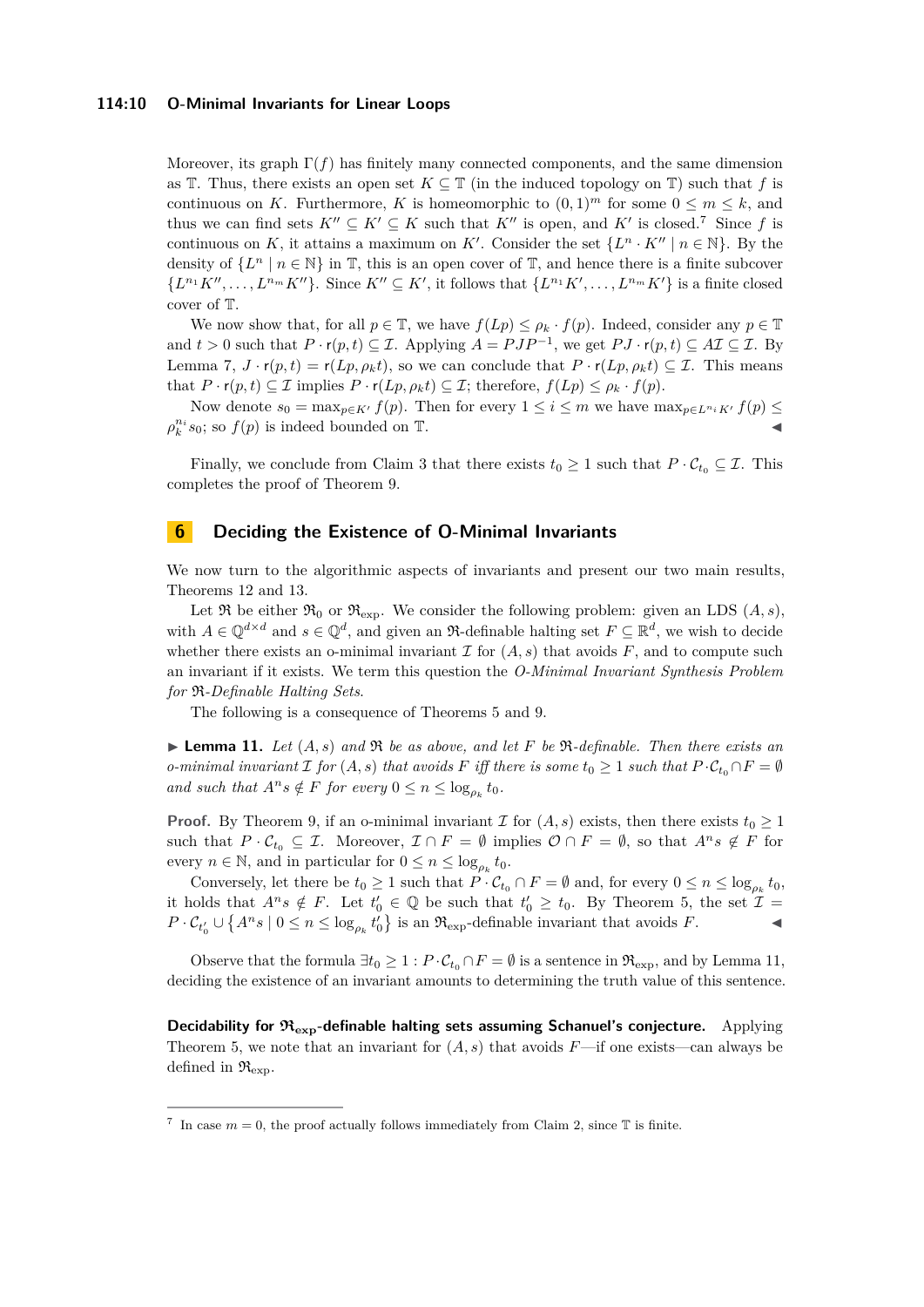<span id="page-10-0"></span>**Proof.** Assume Schanuel's conjecture. Then by [\[18\]](#page-13-15), the theory  $\mathfrak{R}_{\text{exp}}$  is decidable. Thus we can decide whether there exists  $t_0 \geq 1$  such that  $P \cdot C_{t_0} \cap F = \emptyset$ . If the sentence is false, then by Lemma [11](#page-9-1) there is no invariant, and we are done. If the sentence is true, however, it still remains to check whether  $A^n s \notin F$  for every  $0 \leq n \leq \log_{\rho_k} t_0$ . While we can decide whether  $A^n s \in F$  for a fixed *n*, observe that we do not have an *a priori* bound on  $t_0$ . Hence we proceed as follows: For every  $n \in 1, 2, \ldots$ , check both whether  $A^n s \in F$ and, for  $t_0 = \rho_k^n$ , whether  $PC_{t_0} \cap F = \emptyset$ . In case  $A^n s \in F$ , then clearly there is no invariant, since  $\mathcal{O} \cap F \neq \emptyset$ , and we are done. On the other hand, if  $PC_{t_0} \cap F = \emptyset$ , then return the  $\mathfrak{R}_{\text{exp}}$ -definable invariant as per Lemma [11.](#page-9-1)

We claim that the above procedure always halts. Indeed, we know that there exists  $t_0$ for which  $P \cdot C_{t_0} \cap F = \emptyset$ . Thus, either for some  $n < \log_{\rho_k} t_0$ , it holds that  $A^n s \in F$ , in which case there is no invariant and we halt when we reach *n*, or we proceed until we reach  $n \geq \log_{\rho_k} t_0$ , in which case we halt and return the invariant.

 $\triangleright$  Remark. It is interesting to note that, should Schanuel's conjecture turn out to be false, the above procedure could still never return a 'wrong' invariant. The worst that could happen is that decidability of  $\mathfrak{R}_{\text{exp}}$  fails in that the putative algorithm of [\[18\]](#page-13-15) simply never halts, so no verdict is ever returned.

#### **Unconditional decidability for semi-algebraic halting sets.**

<span id="page-10-1"></span>▶ **Theorem 13.** *The O-Minimal Invariant Synthesis Problem for Semi-Algebraic Halting Sets is decidable. Moreover, in positive instances, we can explicitly define such an invariant*  $in$   $\mathfrak{R}_{\mathrm{exp}}$ .

By Lemma [11,](#page-9-1) in order to prove Theorem [13,](#page-10-1) it is enough to decide the truth value of the  $\mathfrak{R}_{\text{exp}}$ -sentence  $\exists t_0 \geq 1 : P \cdot \mathcal{C}_{t_0} \cap F = \emptyset$ . Indeed, as  $A^n s \in \mathbb{Q}^d$ , one can always check unconditionally whether for a given *n* the vector  $A^n s$  belongs to the semi-algebraic set  $F$ . The algorithm is then otherwise the same as that presented in the proof of Theorem [12.](#page-10-0) The proof of Theorem [13](#page-10-1) therefore boils down to the following lemma.

► **Lemma 14.** For *F* a semi-algebraic set, it is decidable whether there exists  $t_0 \geq 1$  such *that*  $P \cdot C_{t_0} \cap F = \emptyset$ *.* 

Our key tool is the following celebrated result from transcendental number theory:

**Figure 15** (Baker's theorem [\[1\]](#page-12-16)). Let  $\alpha_1, \ldots, \alpha_m \in \mathbb{C}$  be algebraic numbers different *from 0 and let*  $b_1, \ldots, b_m \in \mathbb{Z}$  *be integers. Write*  $\Lambda = b_1 \log \alpha_1 + \ldots + b_m \log \alpha_m$ . There *exists a number C effectively computable from*  $b_1, \ldots, b_m, \alpha_1, \ldots, \alpha_m$  *such that if*  $\Lambda \neq 0$  *then*  $|\Lambda| > H^{-C}$ , where *H* is the maximum height of  $\alpha_1, \ldots, \alpha_m$ .

As in Section [3,](#page-4-0) we assume that  $\rho_k > 1$  (with the cases of  $\rho_k < 1$  and  $\rho_k = 1$  being analogous and easier, respectively). Recall that the subgroup T of the torus defined by the multiplicative relations of the eigenvalues of *A* is a semi-algebraic set. Write  $\vec{\tau}(t)$  =  $(t^{b_1}Q_{1,1}(\log_{\rho_k}t),\ldots,t^{b_k}Q_{k,d_k}(\log_{\rho_k}t))$ , and consider the set

$$
U = \left\{ (z_1, \ldots, z_d)^\mathsf{T} \in \mathbb{C}^d \mid \forall (p_1, \ldots, p_d) \in \mathbb{T}, \ P\left(z_1p_1, \ldots, z_dp_d\right)^\mathsf{T} \in \mathbb{R}^d \setminus F \right\}.
$$

It is enough to decide whether there exists  $t_0 \geq 1$  such that for all  $t \geq t_0$ ,  $\vec{\tau}(t) \in U$ .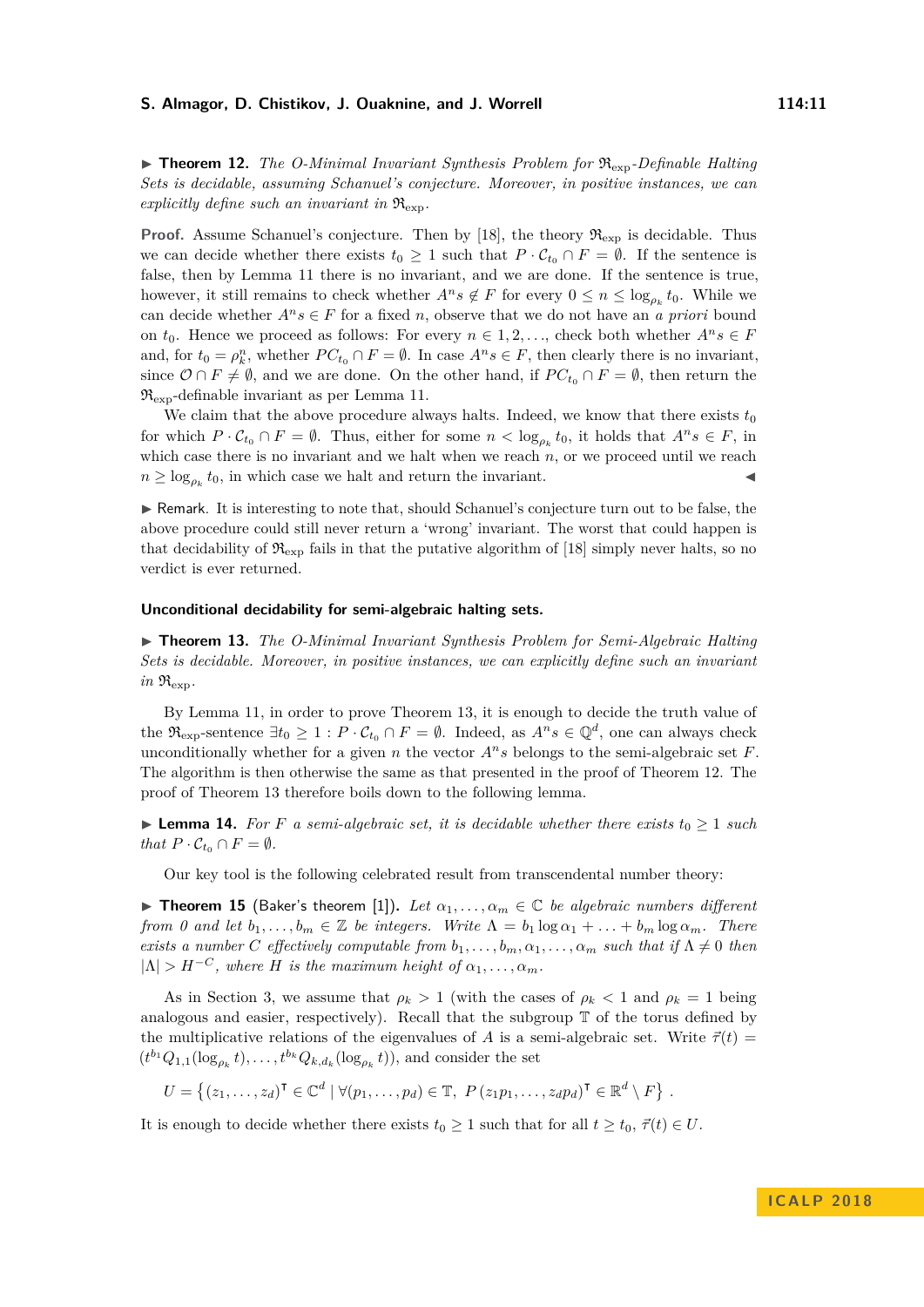#### **114:12 O-Minimal Invariants for Linear Loops**

Observe that *U* is a semi-algebraic set (see Remark on Page [4\)](#page-3-0). In the full version of the paper, we reduce our analysis to the case where *U* is of the form  $\bigwedge_{l=1}^{m} R_l(u_1, \ldots, u_d, v_1, \ldots, v_d) \sim_l$ 0. Here, for every  $1 \leq l \leq m$ ,  $\sim_l \in \{>, =\}$  and  $R_l$  is a polynomial with integer coefficients in variables  $u_1, \ldots, u_d, v_1, \ldots, v_d$ ; for each *i*, the variables  $u_i$  and  $v_i$  represent Re  $z_i$  and Im  $z_i$ , the real and imaginary parts of  $z_i$ , respectively.

Thus, we now need to decide whether we can find  $t_0 \geq 1$  such that for every  $t \geq t_0$  it holds that  $R_l(\vec{\tau}(t)) \sim_l 0$  for every  $1 \leq l \leq m$ . Fix  $1 \leq l \leq m$ . Recall that we consider every vector in  $\mathbb{C}^d$  as a vector in  $\mathbb{R}^{2d}$ ; thus, the polynomial  $R_l$  has the form

$$
\sum_i a_i \cdot u_1^{n'_{i,1}} \cdot \ldots \cdot u_d^{n'_{i,d}} \cdot v_1^{n''_{i,1}} \cdot \ldots \cdot v_d^{n''_{i,d}},
$$

with  $a_i \in \mathbb{Z}$  and  $n'_{i,s}, n''_{i,s} \in \mathbb{Z}_{\geq 0}$ . Therefore,  $R_l(\vec{\tau}(t))$  is the sum of terms of the form

$$
a_i \cdot t^{(n'_{i,1}+n''_{i,1})\cdot b_1+\ldots+(n'_{i,d}+n''_{i,d})\cdot b_k} \cdot (\text{Re }Q_{1,1}(\log_{\rho_k}t))^{n'_{i,1}} \cdot \ldots \cdot (\text{Re }Q_{k,d_k}(\log_{\rho_k}t))^{n'_{i,k}} \cdot \ldots \cdot (\text{Im }Q_{k,d_k}(\log_{\rho_k}t))^{n''_{i,k}}
$$

$$
(\text{Im }Q_{1,1}(\log_{\rho_k}t))^{n''_{i,1}} \cdot \ldots \cdot (\text{Im }Q_{k,d_k}(\log_{\rho_k}t))^{n''_{i,k}}
$$

where  $Q_{i,j}(\cdot)$ , as above, are polynomials from the definition of trajectory cones. Note that all  $Q_{i,j}$  are only evaluated at real points, and hence it is easy for us to refer to  $\text{Re } Q_{i,j}$  and Im  $Q_{i,j}$ ; these are polynomials in one real variable with real algebraic coefficients. We rewrite  $R_l(\vec{\tau}(t))$  in the form

$$
\sum_i t^{n_{i,1}\cdot b_1+\ldots+n_{i,k}\cdot b_k}\cdot f_i(\log_{\rho_k}t)
$$

where each  $f_i(\cdot)$  is also a polynomial with real algebraic coefficients, and  $b_1, \ldots, b_k$  are distinct logarithms of the moduli of the eigenvalues of  $A$ . We can compute all these polynomials  $f_i$ , eliminating from the sum all terms that have  $f_i \equiv 0$ .

Observe that  $R_l(\vec{r}(t))$  is a function of a single variable  $t > 0$ . In order to reason about the sign of this expression as  $t \to \infty$ , we need to determine its leading term. To that end, we first need to decide for every  $i \neq j$  whether the two new exponents  $n_{i,1}b_1 + \ldots + n_{i,k}b_k$  and  $n_{i,1}b_1 + \ldots + n_{i,k}b_k$  are equal and, if not, which is larger. (If the exponents are equal, we aggregate the polynomials  $f_i$  and  $f_j$  accordingly.) By rearranging the terms, it's enough to decide whether  $n_1b_1 + \ldots + n_kb_k > 0$  for some  $n_1, \ldots, n_k \in \mathbb{Z}$ . Recall that  $b_j = \log_{\rho_k} \rho_j =$  $\log \rho_i / \log \rho_k$  where  $\log$  denotes the natural logarithm. By Baker's theorem, there exists an effectively computable  $\epsilon > 0$  such that either  $n_1b_1 + \ldots + n_kb_k = 0$ , or  $|n_1b_1 + \ldots + n_kb_k| > \epsilon$ .

We now proceed by computing an approximation  $\Delta$  of  $n_1b_1 + \ldots + n_kb_k$  with additive error at most  $\frac{\epsilon}{3}$ . This is easily done, as we are dealing with computable quantities. We then have that  $\Delta \in [-\frac{\epsilon}{3}, \frac{\epsilon}{3}]$  iff  $n_1b_1 + \ldots + n_kb_k = 0$ , and otherwise we have sign( $\Delta$ ) =  $sign(n_1b_1 + \ldots + n_kb_k)$ . Thus we can sort the exponents  $n_{i,1} \cdot b_1 + \ldots + n_{i,k} \cdot b_k$  in descending order and, using the same procedure, compare each of them to 0.

Now consider the term that has the largest exponent, *m*; suppose this term is  $t^m \cdot f_i(\log_{\rho_k} t)$ . Then the sign of  $R_l(\vec{\tau}(t))$  as  $t \to \infty$  is determined by the sign of the leading term of the polynomial  $f_i(\cdot)$ ; only if the sum is empty can the sign of  $R_l(\vec{\tau}(t))$  be 0 for all sufficiently large *t*.

The argument above shows that we can compute the leading terms of the expressions *R*<sub>*l*</sub>( $\vec{\tau}(t)$ ) and decide whether the conjunction  $\bigwedge_{l=1}^{m} R_l \sim_l 0$  holds for all  $t \geq t_0$  starting from some  $t_0$ . This completes the proof.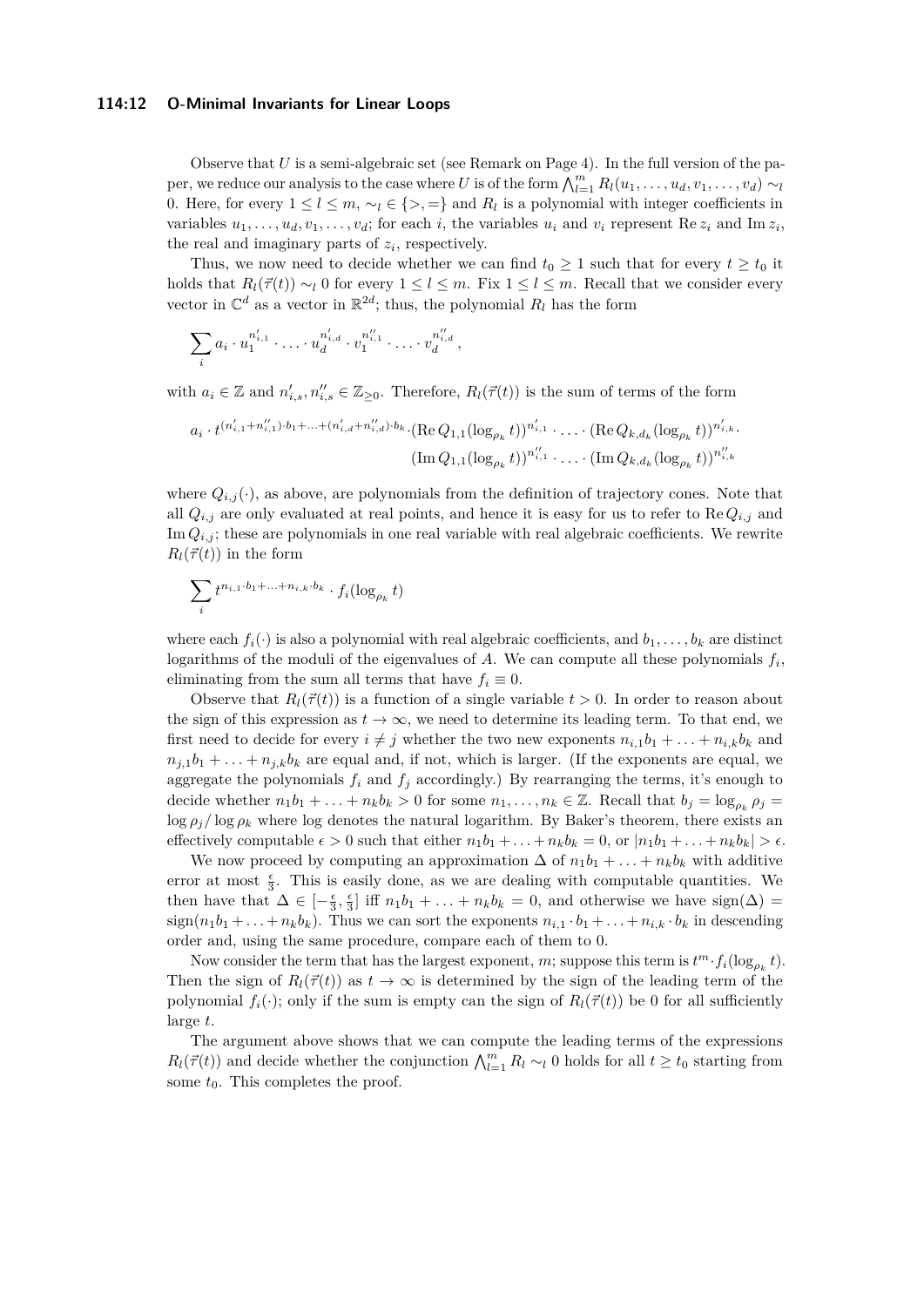#### **References**

- <span id="page-12-16"></span>**1** Alan Baker and Gisbert Wüstholz. Logarithmic forms and group varieties. *J. reine angew. Math*, 442(19-62):3, 1993.
- <span id="page-12-2"></span>**2** Amir M. Ben-Amram and Samir Genaim. Ranking functions for linear-constraint loops. *J. ACM*, 61(4):26:1–26:55, 2014.
- <span id="page-12-1"></span>**3** Amir M. Ben-Amram, Samir Genaim, and Abu Naser Masud. On the termination of integer loops. *ACM Trans. Program. Lang. Syst.*, 34(4):16:1–16:24, 2012.
- <span id="page-12-8"></span>**4** Mark Braverman. Termination of integer linear programs. In *Computer Aided Verification, 18th International Conference, CAV 2006, Seattle, WA, USA, August 17-20, 2006, Proceedings*, pages 372–385, 2006.
- <span id="page-12-15"></span>**5** John W.S. Cassels. *An Introduction to Diophantine Approximation*. Cambridge University Press, 1965.
- <span id="page-12-5"></span>**6** Ventsislav Chonev, Joël Ouaknine, and James Worrell. The Orbit Problem in higher dimensions. In *Symposium on Theory of Computing Conference, STOC'13, Palo Alto, CA, USA, June 1-4, 2013*, pages 941–950, 2013.
- <span id="page-12-7"></span>**7** Ventsislav Chonev, Joël Ouaknine, and James Worrell. The polyhedron-hitting problem. In *Proceedings of the Twenty-Sixth Annual ACM-SIAM Symposium on Discrete Algorithms, SODA 2015, San Diego, CA, USA, January 4-6, 2015*, pages 940–956, 2015.
- <span id="page-12-6"></span>**8** Ventsislav Chonev, Joël Ouaknine, and James Worrell. On the complexity of the orbit problem. *J. ACM*, 63(3):23:1–23:18, 2016.
- <span id="page-12-11"></span>**9** Michael Colón, Sriram Sankaranarayanan, and Henny Sipma. Linear invariant generation using non-linear constraint solving. In *Computer Aided Verification, 15th International Conference, CAV 2003, Boulder, CO, USA, July 8-12, 2003, Proceedings*, pages 420–432, 2003.
- <span id="page-12-12"></span>**10** Patrick Cousot. Proving program invariance and termination by parametric abstraction, lagrangian relaxation and semidefinite programming. In *Verification, Model Checking, and Abstract Interpretation, 6th International Conference, VMCAI 2005, Paris, France, January 17-19, 2005, Proceedings*, pages 1–24, 2005.
- <span id="page-12-10"></span>**11** Patrick Cousot and Nicolas Halbwachs. Automatic discovery of linear restraints among variables of a program. In *Conference Record of the Fifth Annual ACM Symposium on Principles of Programming Languages, Tucson, Arizona, USA, January 1978*, pages 84–96, 1978.
- <span id="page-12-14"></span>**12** L. P. D. van den Dries. *Tame Topology and O-minimal Structures*. London Mathematical Society Lecture Note Series. Cambridge University Press, 1998.
- <span id="page-12-13"></span>**13** Nathanaël Fijalkow, Pierre Ohlmann, Joël Ouaknine, Amaury Pouly, and James Worrell. Semialgebraic invariant synthesis for the kannan-lipton orbit problem. In *34th Symposium on Theoretical Aspects of Computer Science, STACS 2017, March 8-11, 2017, Hannover, Germany*, pages 29:1–29:13, 2017.
- <span id="page-12-9"></span>**14** Ashutosh Gupta, Thomas A. Henzinger, Rupak Majumdar, Andrey Rybalchenko, and Ru-Gang Xu. Proving non-termination. In *Proceedings of the 35th ACM SIGPLAN-SIGACT Symposium on Principles of Programming Languages, POPL 2008, San Francisco, California, USA, January 7-12, 2008*, pages 147–158, 2008.
- <span id="page-12-3"></span>**15** Ravindran Kannan and Richard J. Lipton. The orbit problem is decidable. In *Proceedings of the 12th Annual ACM Symposium on Theory of Computing, April 28-30, 1980, Los Angeles, California, USA*, pages 252–261, 1980.
- <span id="page-12-4"></span>**16** Ravindran Kannan and Richard J. Lipton. Polynomial-time algorithm for the orbit problem. *J. ACM*, 33(4):808–821, 1986.
- <span id="page-12-0"></span>**17** Zachary Kincaid, John Cyphert, Jason Breck, and Thomas W. Reps. Non-linear reasoning for invariant synthesis. *PACMPL*, 2(POPL):54:1–54:33, 2018.